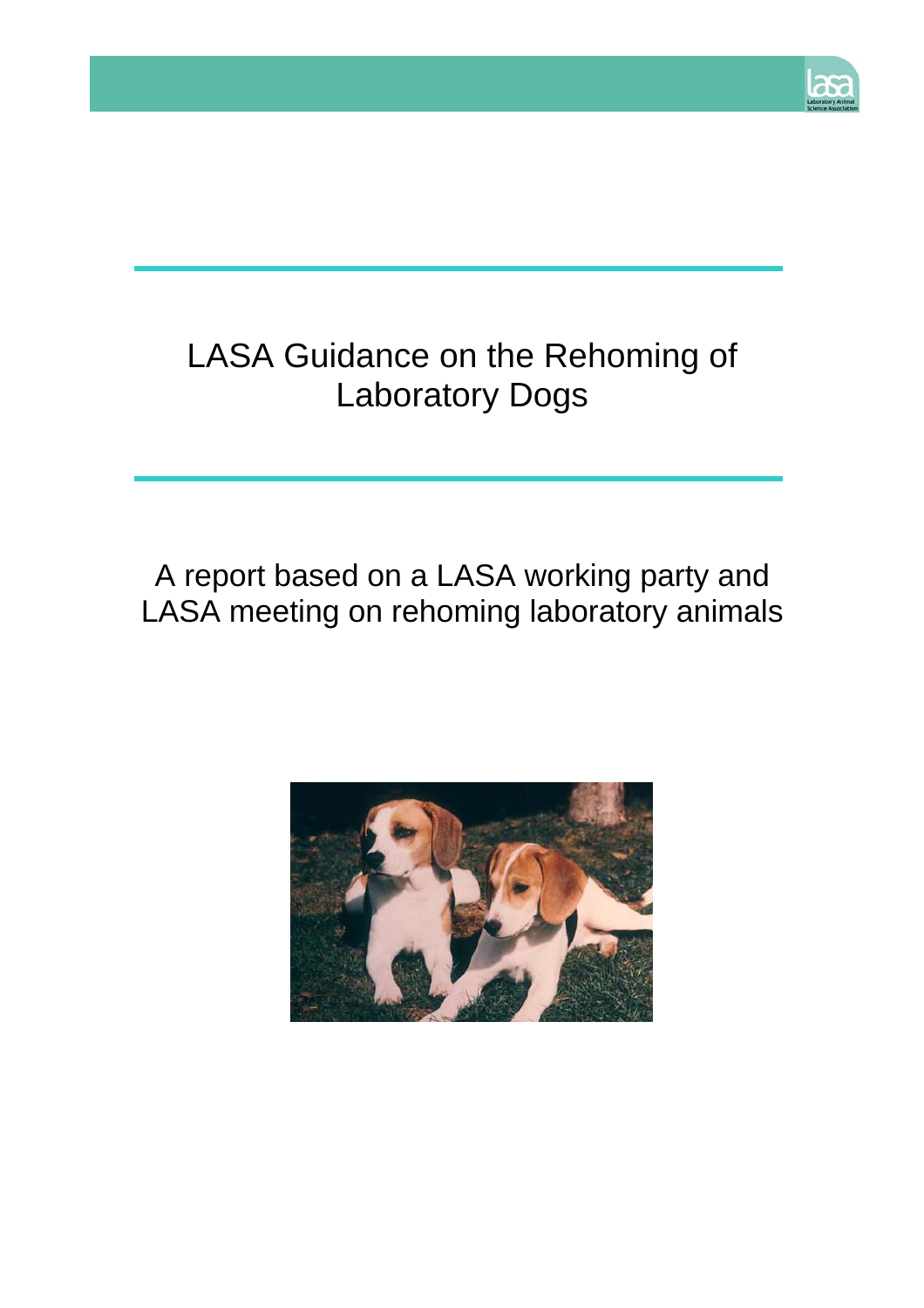## Contents

|                                                                                                                         | Page                                                                                                                                                                                                                                                                                                                                                                                                                                                                 |  |  |
|-------------------------------------------------------------------------------------------------------------------------|----------------------------------------------------------------------------------------------------------------------------------------------------------------------------------------------------------------------------------------------------------------------------------------------------------------------------------------------------------------------------------------------------------------------------------------------------------------------|--|--|
|                                                                                                                         |                                                                                                                                                                                                                                                                                                                                                                                                                                                                      |  |  |
|                                                                                                                         |                                                                                                                                                                                                                                                                                                                                                                                                                                                                      |  |  |
|                                                                                                                         | Guidance on the rehoming of laboratory dogs                                                                                                                                                                                                                                                                                                                                                                                                                          |  |  |
| 1.                                                                                                                      |                                                                                                                                                                                                                                                                                                                                                                                                                                                                      |  |  |
| 2.                                                                                                                      | 2.1<br>2.2<br>2.3<br>2.4<br>2.5<br>2.6<br>2.7                                                                                                                                                                                                                                                                                                                                                                                                                        |  |  |
| 3.                                                                                                                      |                                                                                                                                                                                                                                                                                                                                                                                                                                                                      |  |  |
| <b>Appendix A:</b>                                                                                                      | Supporting information and case histories from the LASA meeting:<br>What do we do with post-experimental or surplus animals –                                                                                                                                                                                                                                                                                                                                        |  |  |
| A.1<br>A.2<br>A.3<br>A.3.1<br>A.4<br>A.4.1<br>A.4.2<br>A.4.3<br>A.4.4<br>A.5<br>A.5.1<br>A.5.2<br>A.5.3<br>A.5.4<br>A.6 | Discharge of animals from the Animals (Scientific Procedures) Act 1986<br>Numbers of experimental animals potentially available to discharge  10<br>Practical experiences of rehoming laboratory animals<br>20<br>20<br>GlaxoWellcome - USA and UK experiences in the pharmaceutical industry<br>21<br>Aventis Pharma AG - Adoption of elderly laboratory beagles through<br>23<br>Experiences from the Animal Health Trust, a veterinary research institute24<br>25 |  |  |
|                                                                                                                         | 26                                                                                                                                                                                                                                                                                                                                                                                                                                                                   |  |  |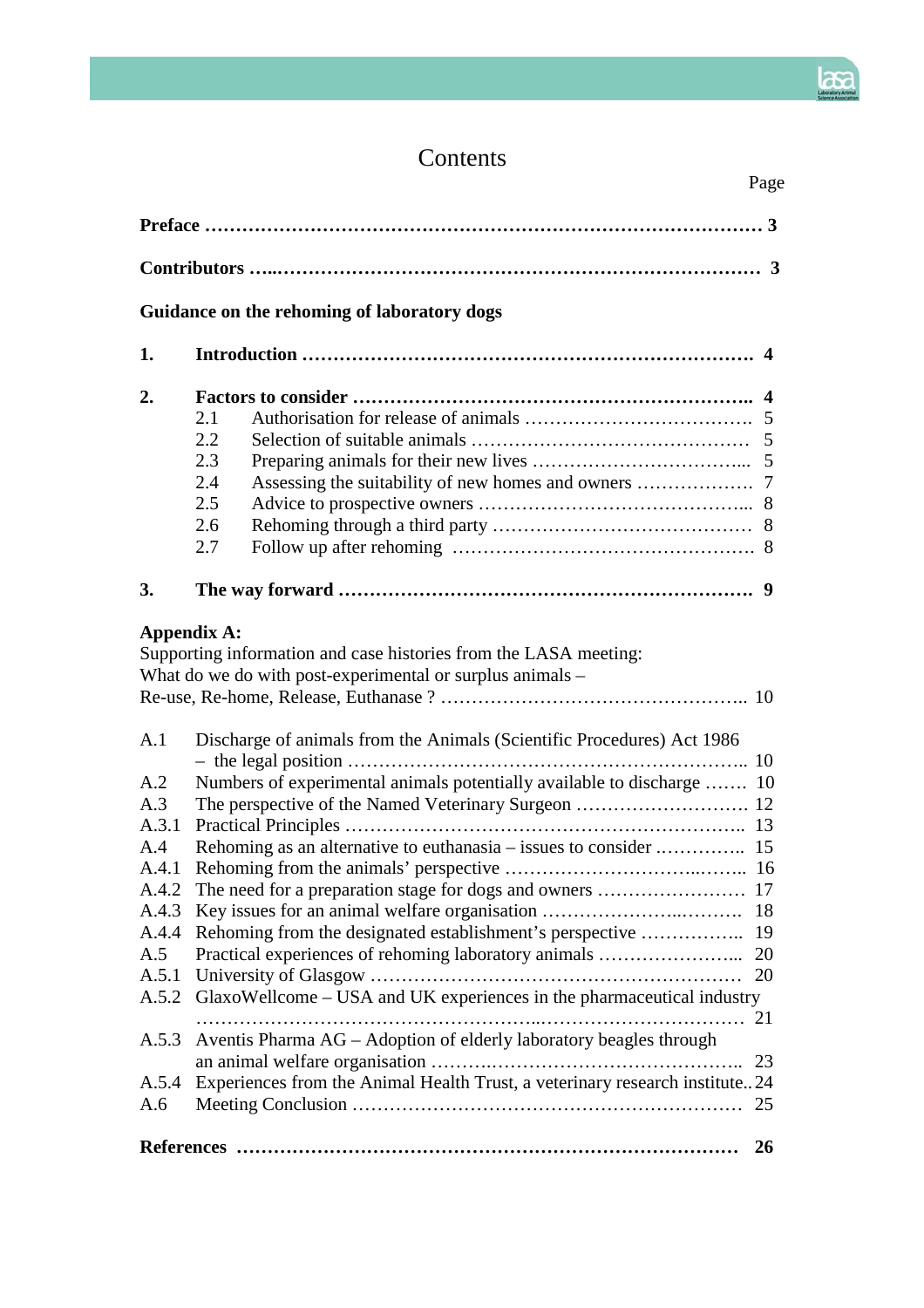

## Preface

In June 2000, LASA hosted a meeting to discuss the question *"What do we do with post-experimental or surplus animals - re-use, re-home, release, euthanase?"* At this meeting representatives of welfare and scientific organisations described their experiences of rehoming laboratory animals and in particular laboratory beagles. The overwhelming view was that this could be successful, and that such animals could very effectively integrate into a new home outside the laboratory. However, despite the successes, experience had shown it was not always an easy task, and certainly not one to be undertaken lightly. It was clear that there was a need for guidelines to assist the process and ensure that rehoming is carried out efficiently and with least disturbance to the animal. LASA therefore set up a working party to further develop views expressed at the meeting, and specifically to identify critical factors that need to be taken into account in the rehoming of laboratory dogs. This report combines into one document the guidelines on rehoming produced by the working party and relevant background information from the original meeting (see Appendix A). Subsequently, the BVA,AWF/FRAME/RSPCA/UFAW Joint Working Group on Refinement published a detailed report on the husbandry and care of laboratory dogs which contains additional relevant information which can be used as an adjunct to the LASA documents (see references).

Although these guidelines refer specifically to dogs the same principles could be applied to rehoming any species used in the laboratory.

## **Contributors**

## **Editors of the Guidance report:** Maggy Jennings and Bryan Howard

**LASA Rehoming Guidance Working Party:** David Farningham (Chairman); Maggy Jennings (Secretary); Gwen Bailey; Tony Buckwell; Sarah Heath; John Rawlings; Peter Thompson; Jeremy Swallow; Bryan Waynforth; James Anderson (Home Office observer).

## **LASA Meeting June, 2000: What do we do with Post-Experimental or Surplus Animals? Re-use, Re-home, Release, Euthanase?**

Organising Committee: Bryan Waynforth (Chairman), Maggy Jennings, David Farningham, Lucy Whitfield, James Anderson (Home Office observer)

Speakers: Graham Moore, President, LASA; James Anderson, Home Office Inspectorate; Jeremy Swallow, Laboratory Animals Veterinary Association; Sarah Heath, Behavioural Referrals, Chester; John Gregory, Imperial College of Science, Technology and Medicine; Jim Wallace, Institute of Cancer Research; Tony Buckwell, Harlan UK; Chris Laurence, RSPCA; Joyce Ferguson, Glasgow University; David Farningham, GlaxoWellcome, UK; Gabriele Küsters, Aventis Pharma AG, Germany; Deborah Flack, Animal Health Trust.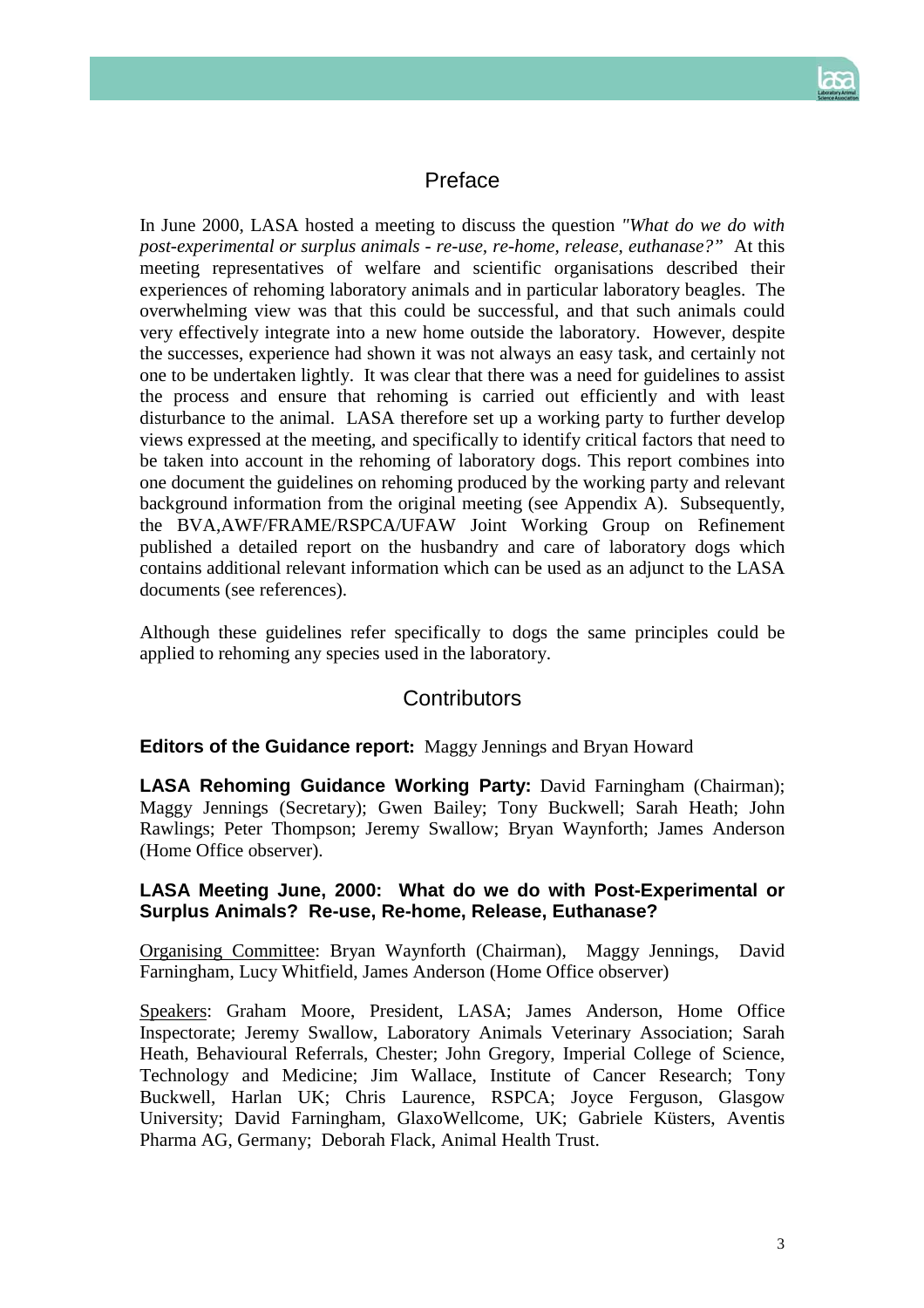

## Guidance on the rehoming of laboratory dogs

## **1. Introduction**

Some establishments have successfully rehomed laboratory dogs over many years – an exercise that has proved beneficial to the individual animal, the new owner and the staff at the rehoming establishment itself. If this practice is to be encouraged and become more widespread, it must be on the basis that informed and expert opinion considers the process to be in the interest of the animals in question. Sentimentality should never be the driving force in any exercise to re-home animals. The procedures adopted must be designed to ensure the well being of the animals and under no circumstances should their welfare be compromised. These guidance notes have been produced to help develop such procedures and thus facilitate the rehoming process.

The Animals (Scientific Procedures) Act, 1986 (ASPA) (Section 10, subsection  $3D^1$ permits the release from its controls of animals which have undergone experimental procedures, subject to approval by the Secretary of State and confirmation of their physical fitness by a veterinary surgeon or other suitably qualified person. The veterinary surgeon shall determine whether or not a dog is likely to suffer long-term consequences from any experimental investigation, but other matters need also to be taken into account. It is necessary to evaluate the merit of releasing an animal from the Act and careful consideration of the likely costs and benefits to the animal in question is an essential part of this process.

The 'benefit' is the expectation of future wellbeing and contentment for the animal and this depends primarily on the quality of life the animal will experience in his or her new home. The 'costs' mainly stem from the stress associated with the change in environment and the animal's ability to cope with and adapt to this. The ease with which the transition is accomplished depends largely upon the adaptability and life experience of the animal, the nature of the new environment and the care taken to provide a smooth transition. The principal factors that need to be considered in a rehoming programme are set out below.

## **2. Factors to consider**

An establishment proposing to rehome animals should develop a clearly defined procedure, which allows comprehensive assessment of all the costs and benefits on an animal-by-animal basis. This is best done within the framework of a rehoming programme, which encompasses the following legal and practical considerations:

- authority for release of animals from the ASPA
- selection of suitable animals
- preparation of animals for their new lives
- assessment of the suitability of new homes and owners
- advice to prospective owners
- working through a third party animal welfare organisation
- follow up after re-homing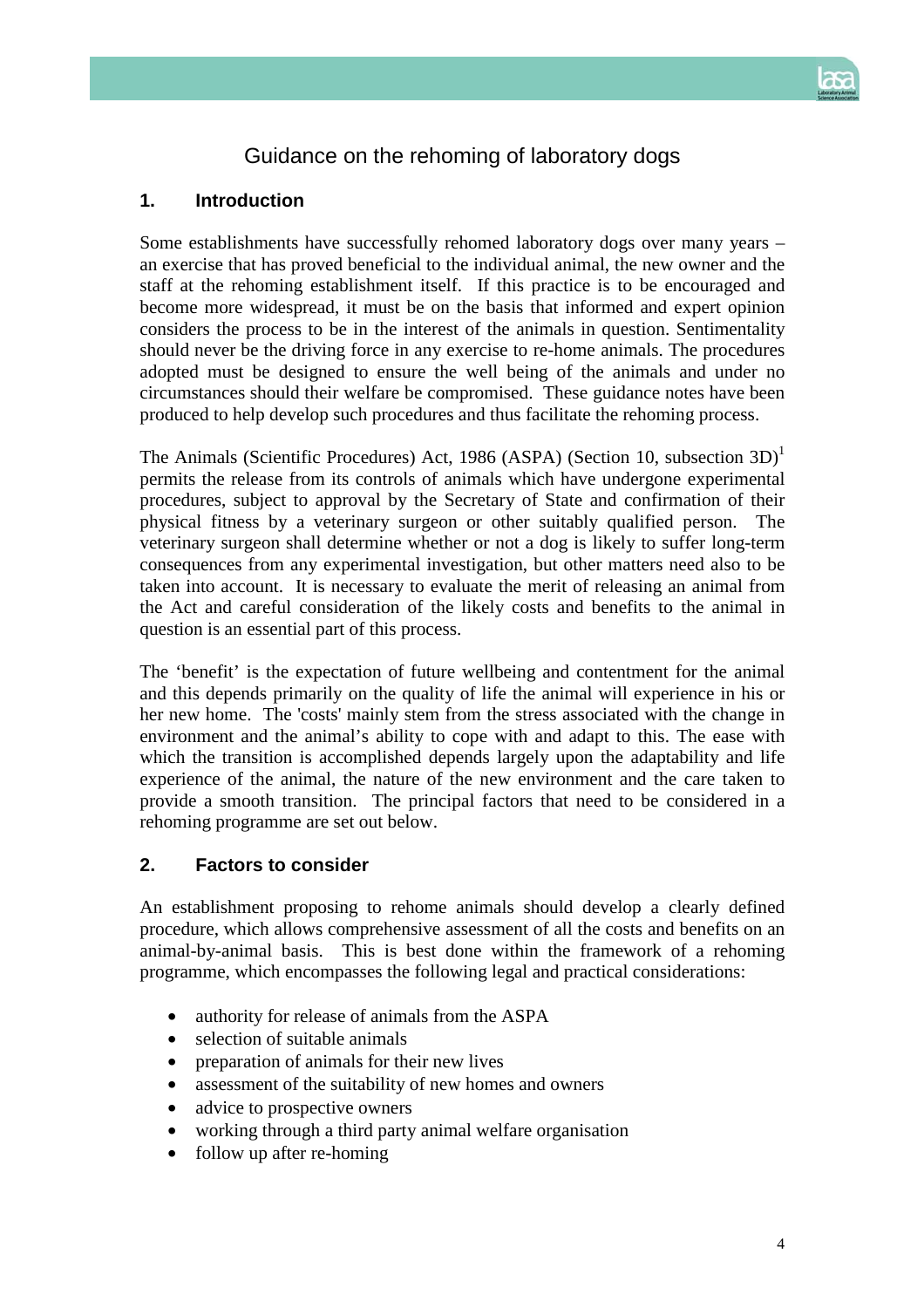

The programme should be developed in close consultation with the Named Veterinary Surgeon (NVS) and Named Animal Care and Welfare Officer (NACWO), and may be overseen by the local ethical review process (ERP). Note that the Laboratory Animals Veterinary Association (LAVA) has produced Guidance on the role of the NVS in determining the fate of an animal<sup>2</sup> and in certifying that removal from the designated establishment will not compromise the animal's welfare. The Guidance is intended to clarify the issues involved and to act as a basis for discussion and evaluation of what is acceptable, reasonable and practical.

## **2.1 Authorisation for release of animals**

Authorisation for discharge of an animal from the controls of ASPA must be given by the Secretary of State in the project licence. It is important, therefore, to decide in advance whether rehoming of animals is likely to be a possibility and if so to ensure that provision for this is made in Section 19b(vii) of the Project Licence at the time it is prepared.

## **2.2 Selection of suitable animals**

Animals intended for rehoming must be carefully assessed, and only those that are likely to adapt and thrive in a new home should be considered. They should be in good health; the most suitable animals are also confident and adaptable. In this context it is important to be aware that beagles are relatively tolerant of changes in their surroundings and have well-developed passive coping strategies, which means that overt demonstrations of stress are less frequent in these animals than in some other strains of dog. Nervous animals adapt less readily to new environments and in consequence may suffer more stress during the process. They will therefore require more time and effort to re-home successfully.

The age of the animal is a consideration though not necessarily a determining factor. Younger dogs are likely to adapt to a new home more readily, though older dogs can be rehomed successfully as well (see Appendix A.5.3).

## **2.3 Preparing animals for their new lives**

Research establishments can take many measures to prepare their dogs for re-homing. The principal ones are:

- providing appropriate veterinary care and advice
- exposure to a variety of visual, tactile and aural experiences
- socialisation with other dogs
- socialisation with people, and
- training animals

Stringent oversight of the health of laboratory animals is already a pre-requisite for their care and use, but additional specific veterinary assessment, and confirmation of vaccination and certification are essential prior to release. Animals should also be wormed and neutered. Health screening reports should be made available and advice given on any potential zoonoses. For example, Campylobacter is endemic in most dog populations; it is usually asymptomatic, but it can transmit to humans*.* There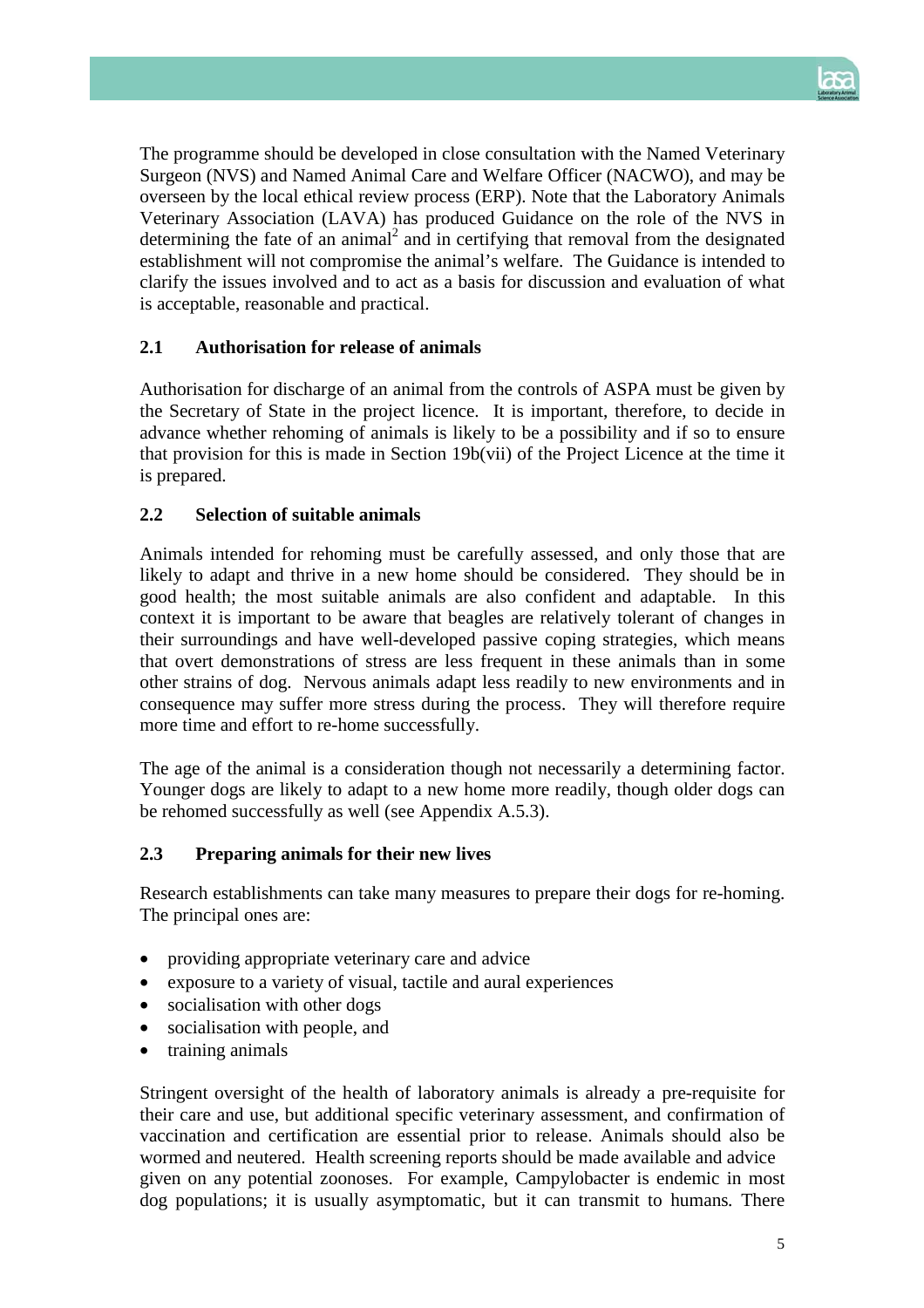

needs to be an agreed policy for handling such issues, including any treatments that may need to be given prior to release of the animals.

Helping the animals to become more adaptable is good practice and helps prepare them for other roles, including those outside the laboratory. Specific preparation of individual dogs can be carried out once they have been identified as potential rehoming candidates. However, where rehoming is considered a possible outcome, it is also advisable to incorporate exposure to as many 'outside world' experiences as possible as part of the normal habituation process for all beagles in the laboratory. Ideally, all laboratory dogs will have experience of people of either sex and of varying appearance. Men with beards, people wearing glasses, people wearing a variety of clothing and people carrying large objects can all be useful additions to the experience list for laboratory dogs. Animals may also have difficulty in adapting to children and cats; animal welfare organisations report that this is the most common reason for failure of rehoming. In the laboratory situation it is difficult to assess whether or not such contact will be a problem for individual animals, since they will not have had such exposure previously. Experience of those who have been involved in rehoming suggests that this is unlikely to be a significant problem, although it is important to keep this factor under review as experience grows.

Tactile experience is also important and different surfaces such as grass and carpet can usefully be provided**.** In the outside world, dogs will hear many unfamiliar sounds such as washing machines and traffic. Preparation for this aspect can readily be achieved by playing specially recorded tapes or CDs from an early age in the breeding kennels. Not only will this aid adaptation to new home environments, but it will also increase the adaptability of dogs while in the laboratory situation.

Socialisation programmes with staff and other dogs are already used in the research environment as a refinement to reduce stress and improve the welfare of laboratory dogs. They also help prepare the animal by training and habituation to the laboratory environment and routine husbandry practices. It is possible to incorporate minor adjustments to the programme to gear this specifically to rehoming, by simulating situations that mimic the external world. For example, lead training is beneficial, since this will be essential in the outside world and can also be useful in the laboratory context.



Programmes of socialisation, habituation and training not only make animals more suitable for rehoming, they also lower stress responses in animals faced with novel situations such as visitors to the establishment and experimental procedures. The socialisation programme should be geared to the primary, experimental use of the animals, but if conducted correctly it increases the ability of dogs to adapt to other novel experiences they will encounter in their new homes. Further guidance on this and other relevant aspects of dog husbandry and care is available in a detailed report by the

Socialisation in a complex environment at a UK breeding establishment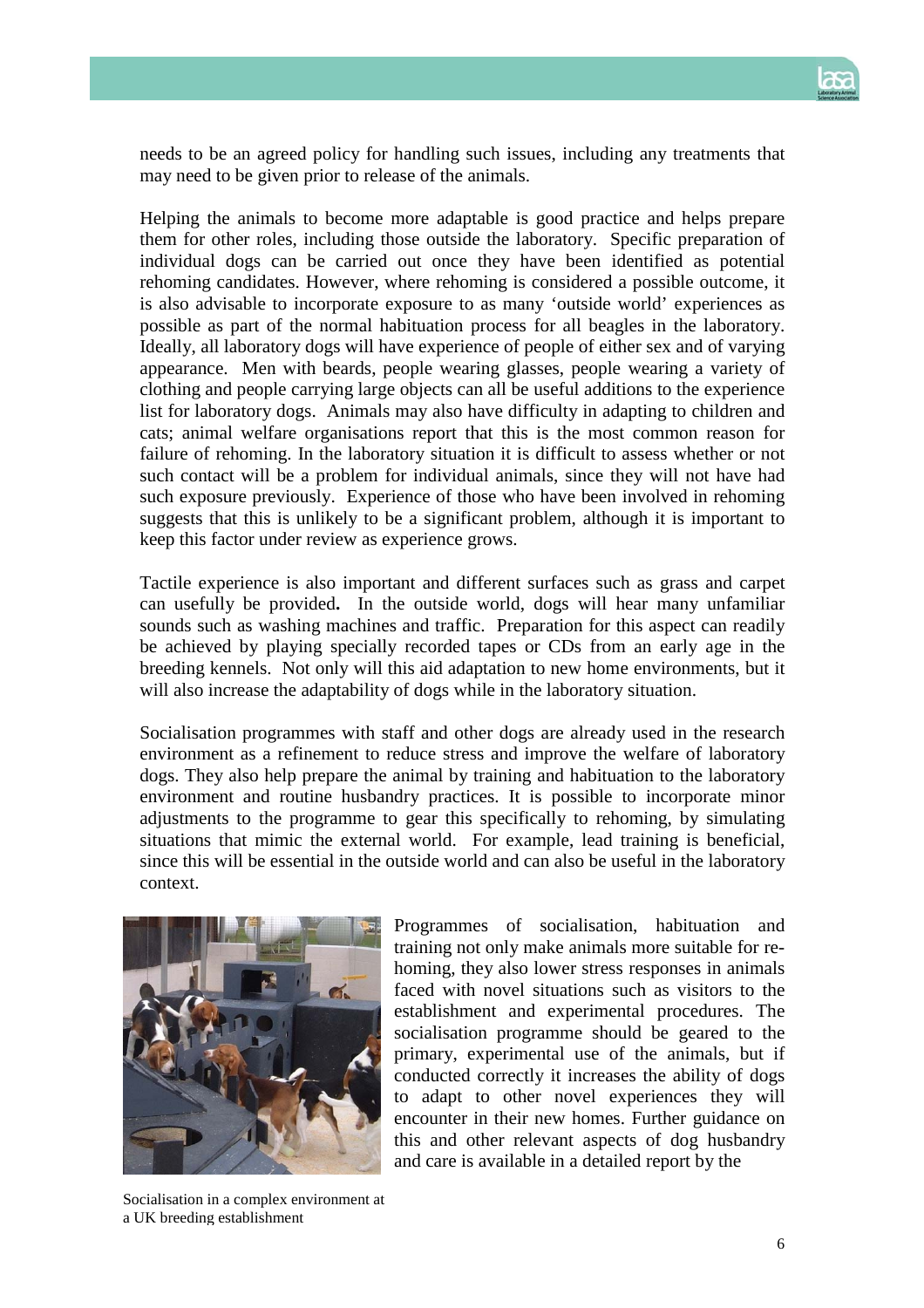

 BVA,AWF/FRAME/RSPCA/UFAW Joint Working Group on Refinement published in Laboratory Animals 2004<sup>3</sup>.

Once rehoming candidates are clearly identified, preparing the animals for their new role should be progressed further. For example house training can be started in the laboratory by the provision of litter trays. Any time invested at this stage will ease the process later.

#### **2.4 Assessing the suitability of new homes and owners**

The suitability of the new home and the new owner is vital to the success of any rehoming project. However, too great a rigor in this respect will severely limit the number of suitable homes that can be found. It is therefore important to recognise that the more constraints and caveats used to define the suitability of homes and prospective owners, and for that matter the suitability of the animals themselves, the more difficult it will be to identify candidates. Nevertheless, in any rehoming situation, safeguarding the welfare of the animal must always remain an absolute priority and it is essential to apply criteria that ensure this can be done.

It is vital that the owners selected are committed to re-homing, receptive to advice, and willing to deal with problems that are likely to occur. They must also understand the temperament of beagles and actually want a dog of this breed. Hounds were originally bred for hunting and tend to be relatively independent animals which enjoy spending time in activities associated with exploring and seeking out prey. Most pet owners desire a dog that is relatively dependent on them and so the beagle is often not the most appropriate choice. This could limit uptake of beagles as companion animals, although in practice it has not been found to be a problem

Past experience of rehoming has shown that dogs generally settle better into an environment where other dogs are present. Dogs are pack animals and, as such, have been bred in the context of a pack structure for many years. In the laboratory, Home Office requirements and common practice result in animals rarely being isolated, except for very specific and justified purposes. When rehoming laboratory beagles therefore, the presence of a canine companion is extremely desirable; one solution is to ensure dogs are re-homed in pairs. The incidence of behavioural problems relating to separation should be significantly reduced by adhering to a two dog rule. Although more difficult, single animals can be rehomed effectively, but it is important that the animal is not left alone for long periods in the new home without prior training to accept that situation. Appropriate behavioural therapy should be instituted by the owner if separation related behaviour problems become apparent (See Appendixs A.4.1 - A.4.3)

Other factors may influence the decision and animal welfare charities, including the  $RSPCA$ , have produced guidelines<sup>4</sup> which provide useful advice in this respect. For example it is usually preferable to re-home dogs into a relatively quiet environment, since this tends to have a calming influence on their behaviour. Beagles also have a tendency to roam and are renowned for being very effective at escaping, so gardens should be made escape-proof before the beagle arrives.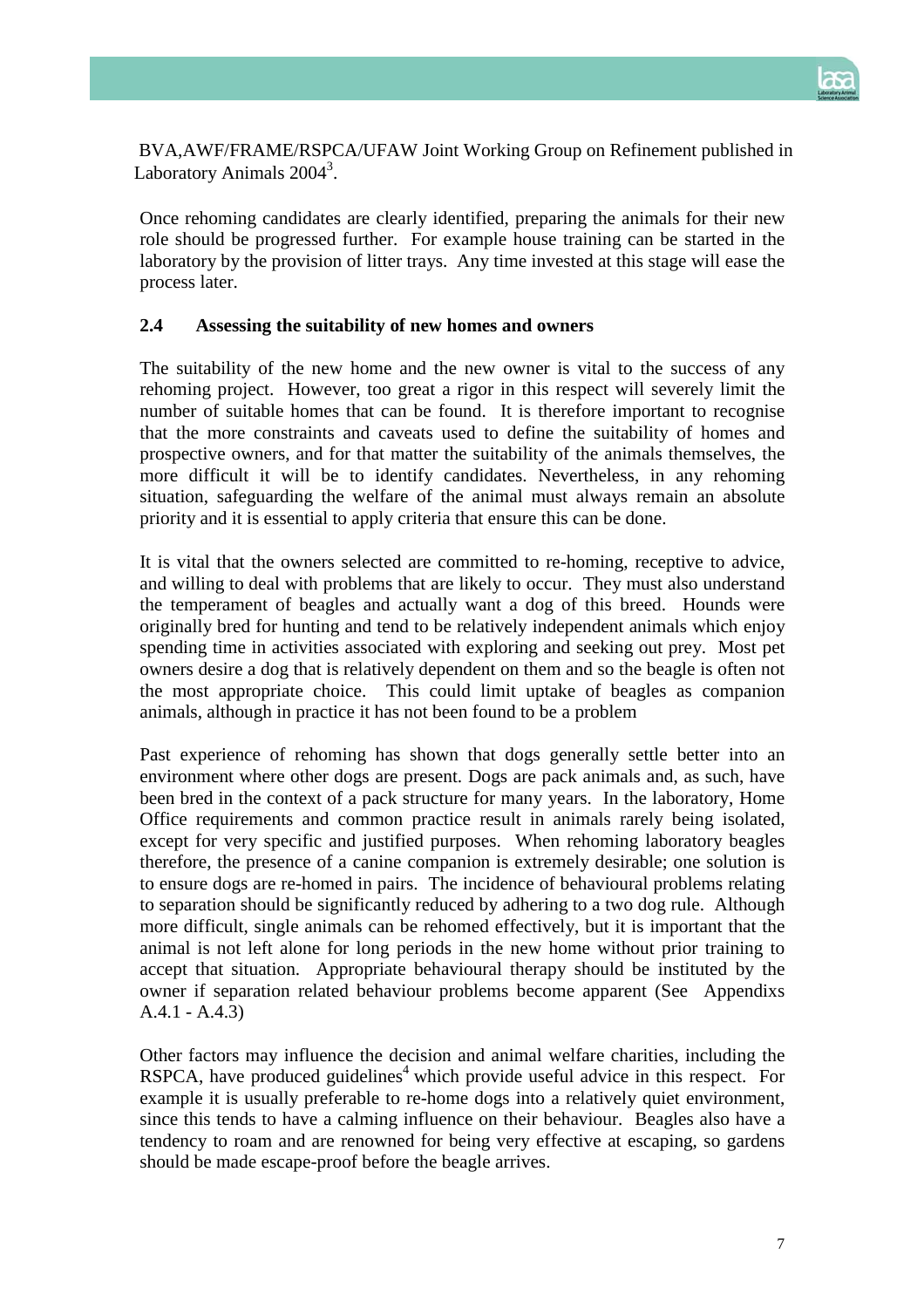

## **2.5 Advice to prospective owners**

New owners must have realistic expectations if they are to make an informed decision as to whether or not to re-home an animal, and to effectively manage any subsequent problems. It is therefore essential that they are properly briefed with regard to house training, the potential for destructive behaviour, and general animal health issues including obesity. They also need to know that beagles have a tendency to run off if not kept on the lead, and can subsequently be difficult to retrieve.

New owners need to appreciate the significance and extent of the alteration in environment from the beagle's perspective and the possibility that novel experiences could provoke a wide variety of abnormal behaviours including nervousness, aggression, fear and dependency problems. They must also understand that laboratory beagles are generally accustomed to the company of other beagles. Because different breeds of dog display breed-specific patterns of behaviour, the rehomed beagle must learn to interpret the social signals used by different breeds, both within and outside the home. In order to help owners with these issues, they should be told how to contact a suitably qualified dog behaviourist and encouraged to use such services if any problems arise. This is especially important during the early weeks after arrival of the dog.

Owners should also be advised about how to deal with public relations aspects of owning an ex-laboratory beagle, especially in situations where their dog is showing signs of nervousness. Beagles are not common pets and people may realise that the animals have come from a research establishment. New owners therefore need to have thought through their answers to questions about where the animal has come from, and what procedures it may have been subjected to, as well as clarifying their own views on the scientific use of animals in general.

## **2.6 Rehoming through a third party**

There are significant advantages for the animals if rehoming is addressed in partnership with a national animal welfare organisation such as the RSPCA. Dogs rehomed via this route will be in experienced and expert hands (see Appendix A.4.4). Rehoming organisations normally worm, neuter and microchip all animals and it is reasonable for them to expect larger research establishments to use their resources to carry out these procedures. Large third-party organisations can generally accommodate the relatively small numbers of dogs supplied for rehoming by the research community, without this impacting on their ability to re-home dogs from other sources and for the costs incurred may not be a major issue. Smaller organisations may have limited resources. In either case, research establishments releasing animals should consider underwriting the cost of rehoming programmes.

## **2.7 Follow up after rehoming**

Laboratory beagles may take some time to adjust to their new environment. In view of this, it is important to follow up animals once they have been placed in the new home, to ensure that their welfare is not compromised. New owners need to be assured that advice is always available by phone, either from a Named Person at the establishment, by another nominated person such as a local veterinary practitioner, or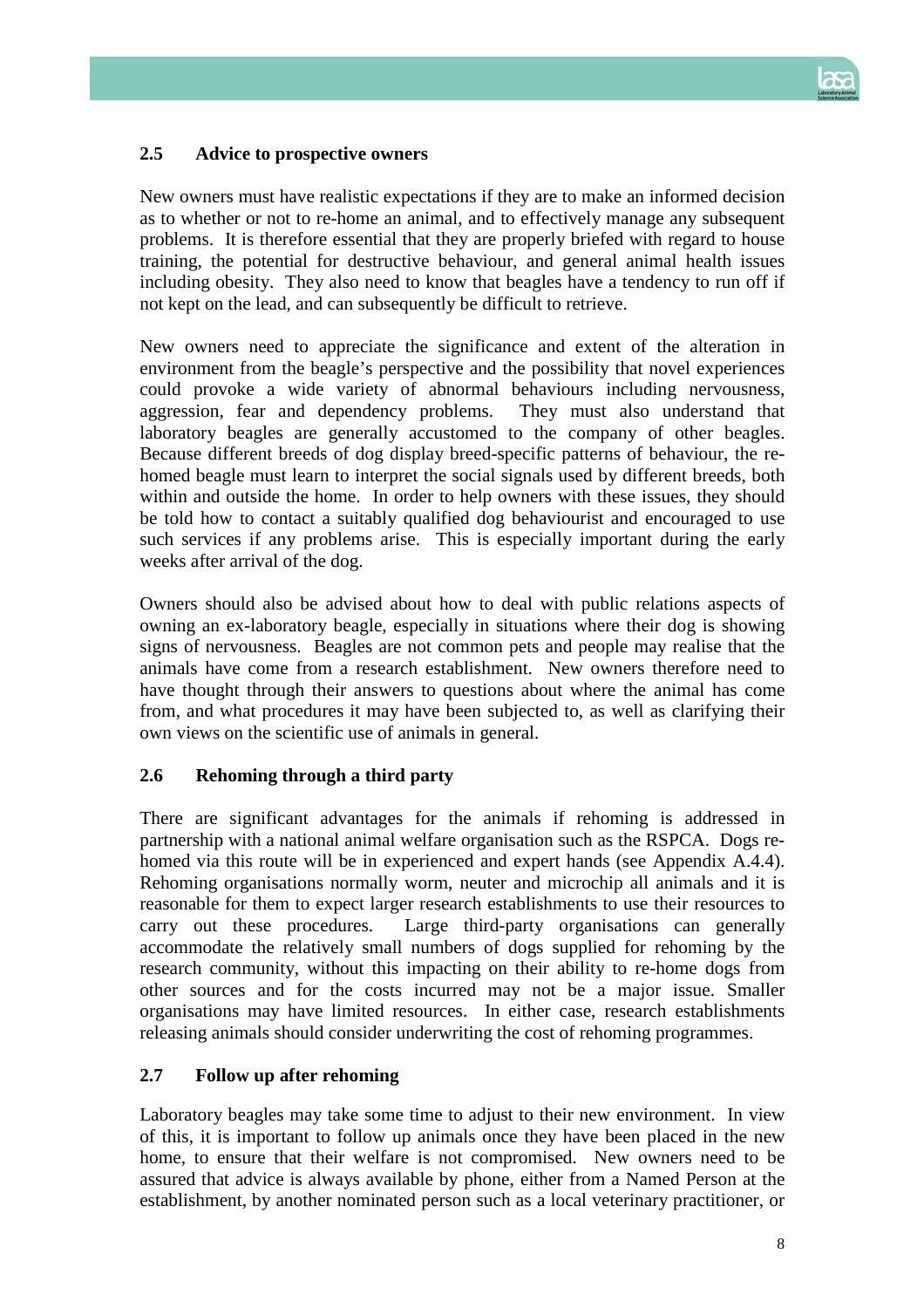

where a rehoming organisations is involved, by one of their staff. Specialist behaviourist or veterinary advice should be sought if appropriate. Follow-up visits allow assessment of the dog's behaviour in it's home, and provide an opportunity to discuss any concerns and problems the owner may have. Major animal welfare societies usually carry out home visits. If procedures have been successfully validated and the process for rehoming is well established, trained volunteers can usually monitor the situation adequately during a single follow up visit after two months, and this has become the norm for major animal welfare organisations.

Each dog responds differently to the rehoming process and animals that fail to settle down into life in their new home should be returned and a second attempt at rehoming made. Animals which cannot be re-homed after two or at most three attempts should be euthanased.

## **3. The way forward**

Laboratory beagles have been successfully rehomed by a number of organisations for many years. However, despite documented successes, contributors to this report believe that an objective assessment of the process is still needed. If uptake of the opportunity offered by rehoming is to be extended, it must be on the basis that it is unequivocally beneficial to the animals. Involvement of appropriately skilled people would have the benefit of establishing a more objective and rational evaluation of the success of re-homing. It would also enable assessment of the impact on the animals. Importantly, it would aid refinements to the process so as to maximise animal welfare.

Thirty animals would probably provide a cohort of sufficient size to effectively validate the rehoming process. Such a study would necessitate a clear protocol and would involve regular follow-up visits by a person trained in animal behaviour during the first twelve months. We believe that follow-up visits should be carried out at 1-2 months, 6 months, and 12 months. Assessments should be based on a behavioural scoring system, which should also be applied before dogs leave the laboratory. Assessments should ideally take place just prior to the dog being issued by the rehoming society and at each follow up visit by the behaviourist. Comparisons can then be made which will establish how well the dog is adjusting to the changes in its environment. This would provide an excellent opportunity to establish a rehoming process in a responsible and scientifically valid manner, which will be wholly consistent with the legal obligations, the wishes of society and the welfare of the animals.

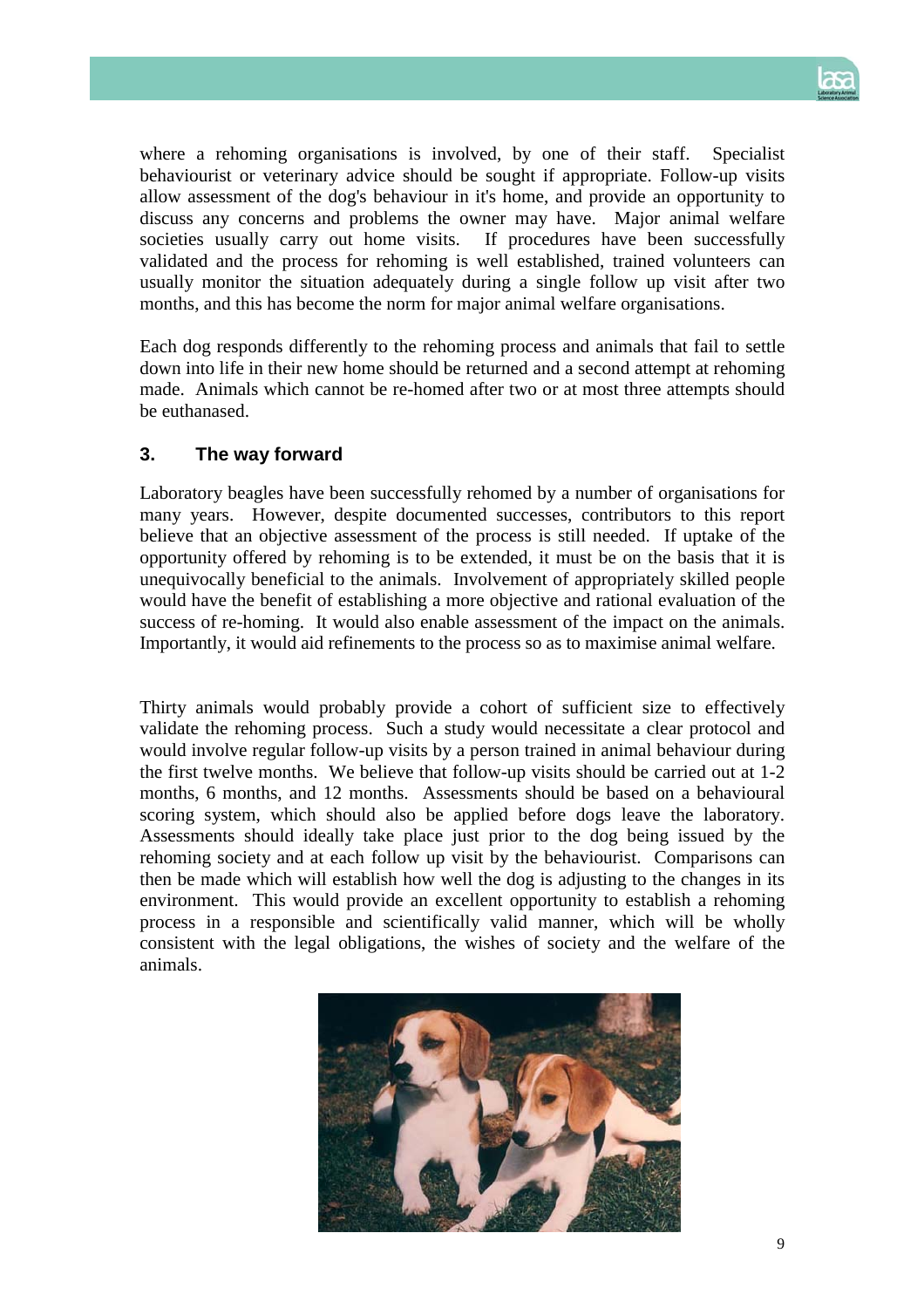

## Appendix A

Supporting information and case histories from the LASA meeting: What do we do with post-experimental or surplus animals – Re-use, Re-home, Release, Euthanase?

## **A.1 Discharge of animals from the Animals (Scientific Procedures) Act 1986 – the legal position**

Authorisation for discharge of any animal from the controls of ASPA must be given by the Secretary of State in the project licence, i.e. the eventual fate of the animals concerned must be written in to section 19b of the licence application. This is not a decision for the NVS or any other individual at the establishment.

Discharge of an animal from the ASPA is only possible if the animal is not suffering or likely in the future to suffer any adverse effects from the regulated procedures they undergo. There is no question of animals being discharged if they are in any way ill, or likely to be ill, as the result of any procedure done on them.

Where authorised on the project licence, the decision to keep an animal alive at the end of a regulated procedure should be initiated by the project (and where appropriate, personal licence holder) although the local ERP may establish an overall rehoming policy for the establishment. In practice, the NVS (or another suitably qualified person, see ASPA section  $10.3D(a)$ <sup>1</sup> will discuss with the Project Licence Holder whether the terms of discharge have been met. If the animal is to leave the designated establishment the NVS must certify that the animal will not suffer if it is removed from the designated establishment. The NVS cannot, and does not, certify that the animals will not come to any harm in their future life, but that they will not do so as a result of the experimental procedures to which they may have been subjected.

Stock animals which have not undergone regulated procedures are the responsibility of the establishment and in practice the NACWO and/or NVS decides whether they are to be reallocated to another study, killed or can be rehomed.

## **A.2 Numbers of experimental animals potentially available to discharge**

It is difficult to estimate the number of experimental animals that might be available for discharge for rehoming, but it is likely to be a small proportion of the total number recorded in the Home Office Annual Statistics of Scientific Procedures on Living Animals<sup>5</sup>. This is because, for many animals, the last procedure is carried out under general anaesthesia from which the animal is not allowed to recover. Alternatively, in order to gain maximum value from the experiment, many animals are killed at the end of the procedure to allow the collection of tissues for further scientific examination.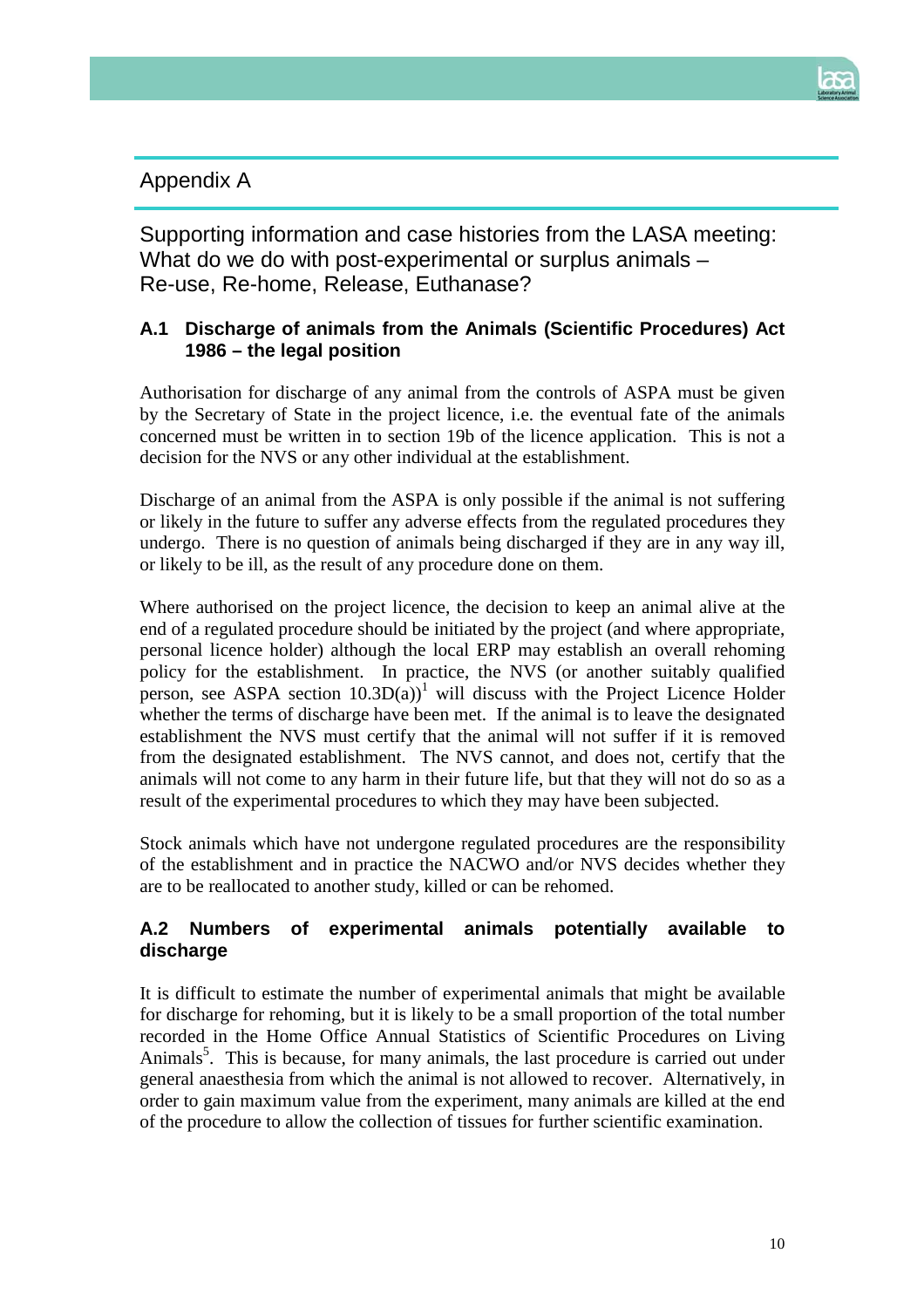

In breeding establishments, surplus dogs are either reserved for use as future breeding stock, or are used in terminal procedures for collection and preparation of biological products for subsequent use in scientific research, or for diagnostic purposes. The principal products are serum, plasma and samples from major organs such as the liver, which are subsequently used for in vitro studies and tissue culture. A small number of dogs is euthanased on humane grounds.

In view of the foregoing, most ex-breeding, surplus stock and post-experimental animals are at present, euthanased. Alternative outcomes for animals which have been subject to experimental procedures are set out in the project licence application form, section 19b(vii) and are shown in Figure 1.

Where authority is granted for animals to be discharged from the ASPA, a range of species may be involved. The majority will be rodents but there are likely to be limited numbers of all the species listed in the Home Office Statistics, including birds, amphibians, cows, sheep, pigs, horses, dogs, cats and primates. Technically, the range of discharge options shown in Figure 1 is available for all of these animals. However, in practice, their likely fate is influenced by the species concerned and numbers involved. Significant numbers of companion animals such as dogs, cats and horses, for example, are more likely to be considered for rehoming than rodents. For farm animal species, alternatives to immediate euthanasia are more likely to be discharge to a farm or slaughterhouse.

Genetically modified animals and harmful mutants comprise an additional category. These are bred under a project licence and it is extremely unlikely that discharge from the ASPA would be permitted, whether or not they have been subjected to a specific scientific procedures.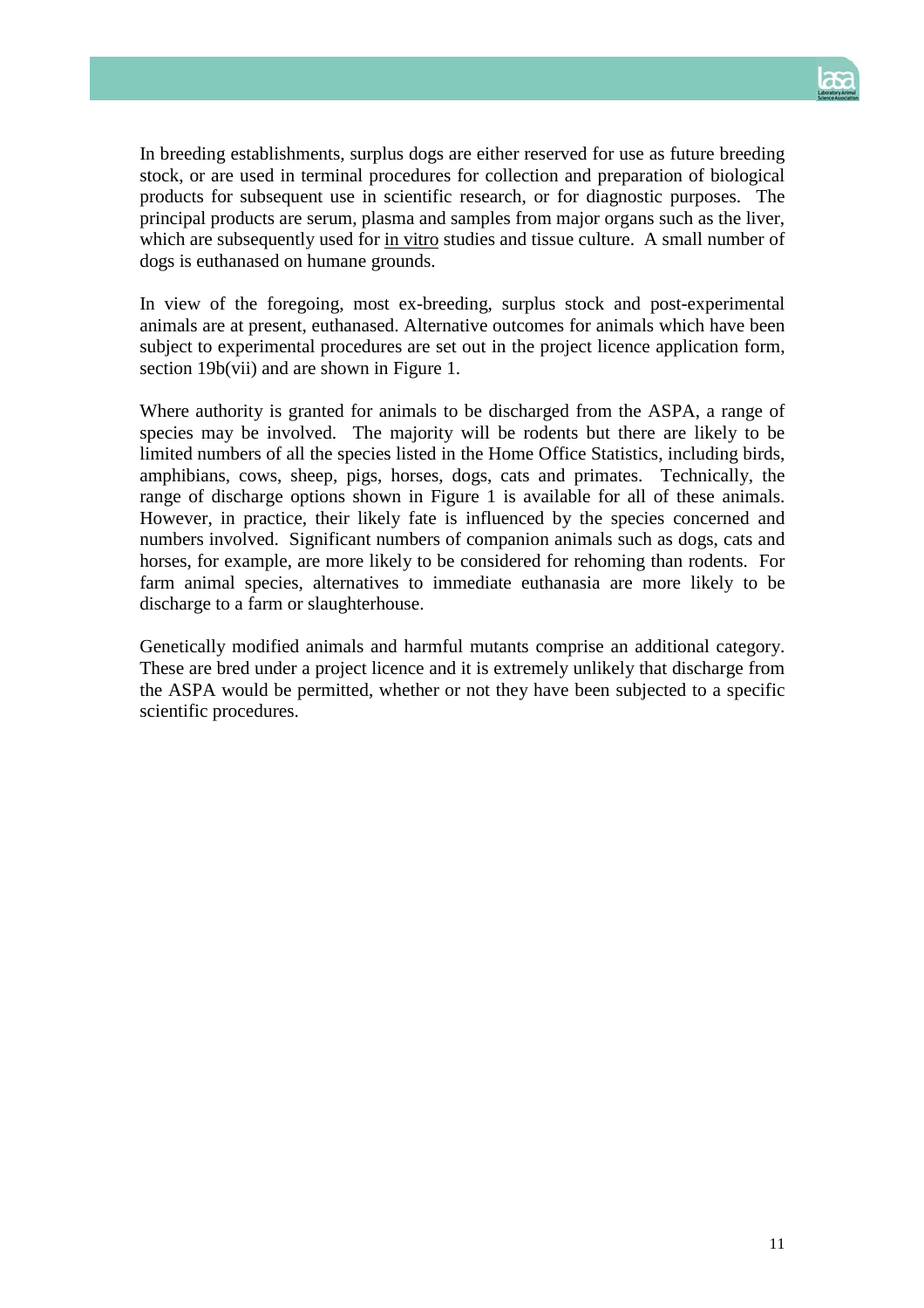

## **Figure 1 - Project Licence Application Section 19b(vii)**

| (vii) Fate of the animals                                                                                                                                                                                                                                                                                  |  |
|------------------------------------------------------------------------------------------------------------------------------------------------------------------------------------------------------------------------------------------------------------------------------------------------------------|--|
| Indicate the proposed fate of the animals after conduct of procedures described in (v) above by<br>entering a cross in the appropriate box(es) below and giving further details as required:                                                                                                               |  |
| Euthanasia:                                                                                                                                                                                                                                                                                                |  |
| Killing by a Schedule 1 method at a designated establishment.                                                                                                                                                                                                                                              |  |
| Killing by a non-Schedule 1 method at a designated establishment - give details in section (v) of<br>this protocol sheet.                                                                                                                                                                                  |  |
| Killing for scientific purposes at a place other than a designated establishment - give details<br>In section $(v)$ of this protocol sheet and ensure that the place is identified in section 13.                                                                                                          |  |
| <b>Continued use:</b>                                                                                                                                                                                                                                                                                      |  |
| 'Continued' use in another protocol under this or another project licence - give details in section<br>(v)                                                                                                                                                                                                 |  |
| Of this protocol sheet and ensure that appropriate cross-reference is given in section (iv) of the<br>protocol sheet under which the continued use occurs.                                                                                                                                                 |  |
| Kept alive at the end of the series of procedures: (See Note 1 below)                                                                                                                                                                                                                                      |  |
| Kept alive at the designated establishment. Note that any subsequent re-use is subject to Section<br>14 of the Act and must be authorised in section (iv) of the relevant protocol sheet (either on this<br>licence or another). Any re-use in this protocol should also be detailed in section (v) above. |  |
| Discharge from the controls of the $Act - e.g.$ to be a companion animal, to a farm, to a market,<br><sub>or</sub>                                                                                                                                                                                         |  |
| To be humanely killed at a place other than a designated establishment. (See Note 2 below)                                                                                                                                                                                                                 |  |
| Discharge from the controls of the Act at a place other than a designated establishment,<br>including                                                                                                                                                                                                      |  |
| Setting free to the wild at the end of the protocol. (See Note 2 below)                                                                                                                                                                                                                                    |  |
| <b>Notes</b>                                                                                                                                                                                                                                                                                               |  |
| Where it is not intended to kill an animal at the end of the series of procedures a veterinary<br>$\mathcal{I}$<br>surgeon (or other suitably qualified person acceptable to the Secretary of State) must determine<br>whether that animal can remain alive.                                               |  |
| 2 For discharge in these circumstances a veterinary surgeon (or other suitably qualified person                                                                                                                                                                                                            |  |

## **A.3 The perspective of the Named Veterinary Surgeon**

*of the regulated procedures applied.*

The Laboratory Animals Veterinary Association (LAVA) has produced Guidance for the role of the  $NVS<sup>2</sup>$  in determining whether an animal should be killed or kept alive, and in certifying that removal from the designated establishment will not compromise the animal's welfare. The Guidance is intended to clarify the issues involved and to act as a basis for discussion and evaluation of what is acceptable, reasonable and practical. It examines each category of discharge from the ASPA and sets out basic

*acceptable to the Secretary of State) must certify that the animal will not suffer as a consequence*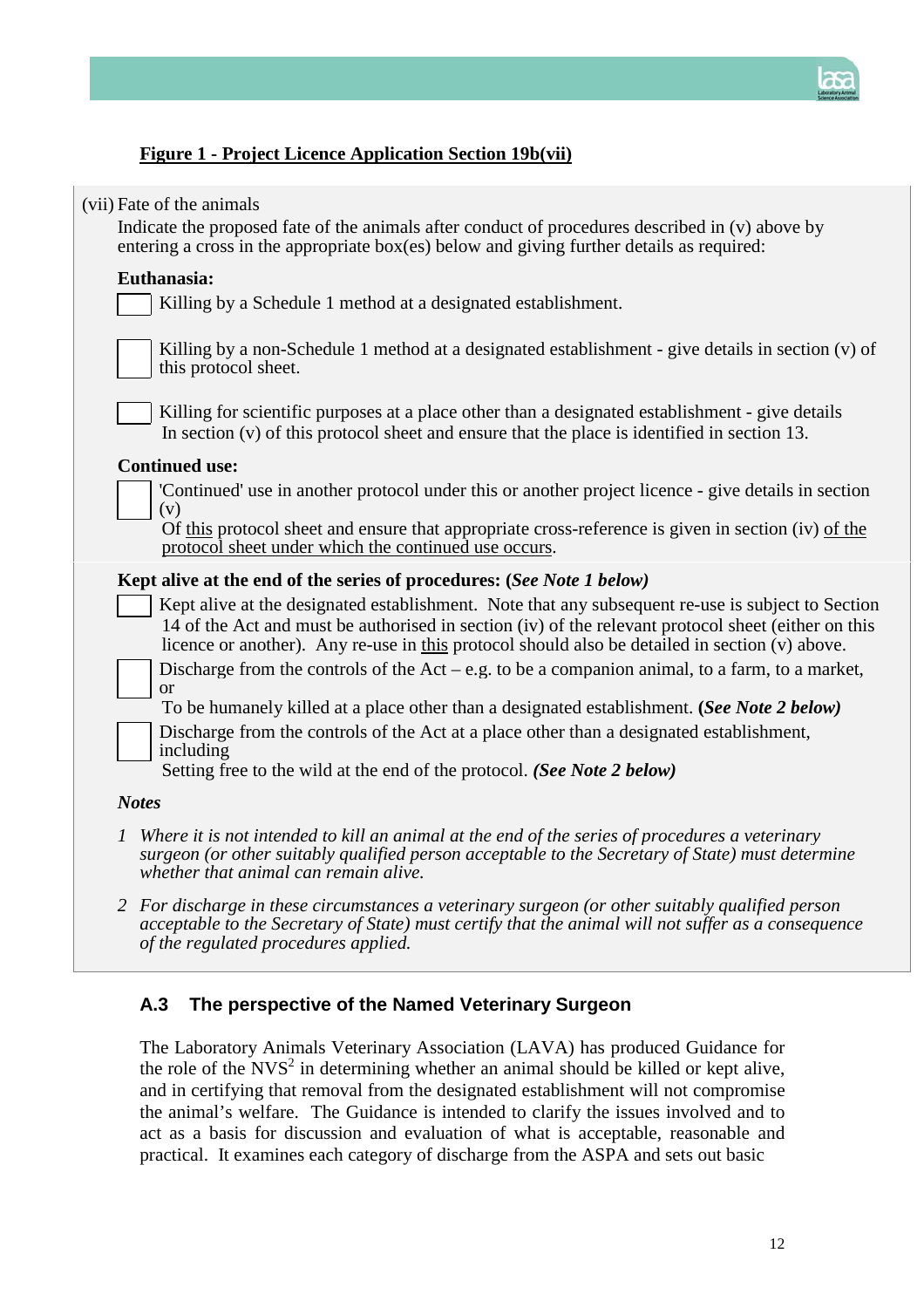

principles to help determine, in each case, whether this is an appropriate thing to do. Others may also be involved in making these decisions, particularly the Named Animal Care and Welfare Officer (NACWO) and scientists may express opinions on the fate of animals held under their licence. The issues should also be discussed by the establishment's Ethical Review Process (ERP). It may be helpful for the ERP to formulate a 'site policy', which can then be used as a basis for preparing project licence applications. Whatever policy is adopted, it is necessary for the NVS to ensure that there are proper records and tracking systems within the establishment to allow continuous monitoring of the system.

## **A.3.1 Practical Principles**

There are some general practical considerations that apply whatever discharge option is to be followed. Most importantly, prior to discharge, there should be a review of the procedures to which the animal has been subjected and of its clinical records. For release to be appropriate, these together with a thorough clinical examination should show there to be:

- no adverse effects of the procedure;
- no lifestyle effects of laboratory housing;
- no genetic or physical defects;
- no implants other than microchips;

There are also specific considerations which apply to each individual category and these are summarised below.

#### Re-use

The criteria for determining whether or not an animal can be re-used in a scientific procedure are set out in section 14 of the ASPA and in paragraphs 5.60 to 5.66 of the HO Guidance Notes on the ASPA. Assuming these are met, then if an animal is not killed at the end of a procedure, it may be returned to stock either:

- (i) not for re-use, but pending a decision as to its ultimate fate; or
- (ii) possibly for re-use.

The NVS determines the suitability of the animal for return/re-use. In so doing, it is important that all the regulated procedures the animal has undergone, or is likely to undergo are reviewed and the likelihood of further suffering assessed. It is also important to evaluate the welfare and behavioural-consequences of an extended housing period if the animal remains in stock indefinitely or until it is re-used.

If an animal is to be re-used, the authority on both the initial *and* the subsequent project licence must be confirmed. The potential for eventual discharge as a companion or farm animal after such re-use must also be considered.

## Wildlife

In the case of wildlife which has been subjected to regulated procedures, there are two different opportunities for discharge: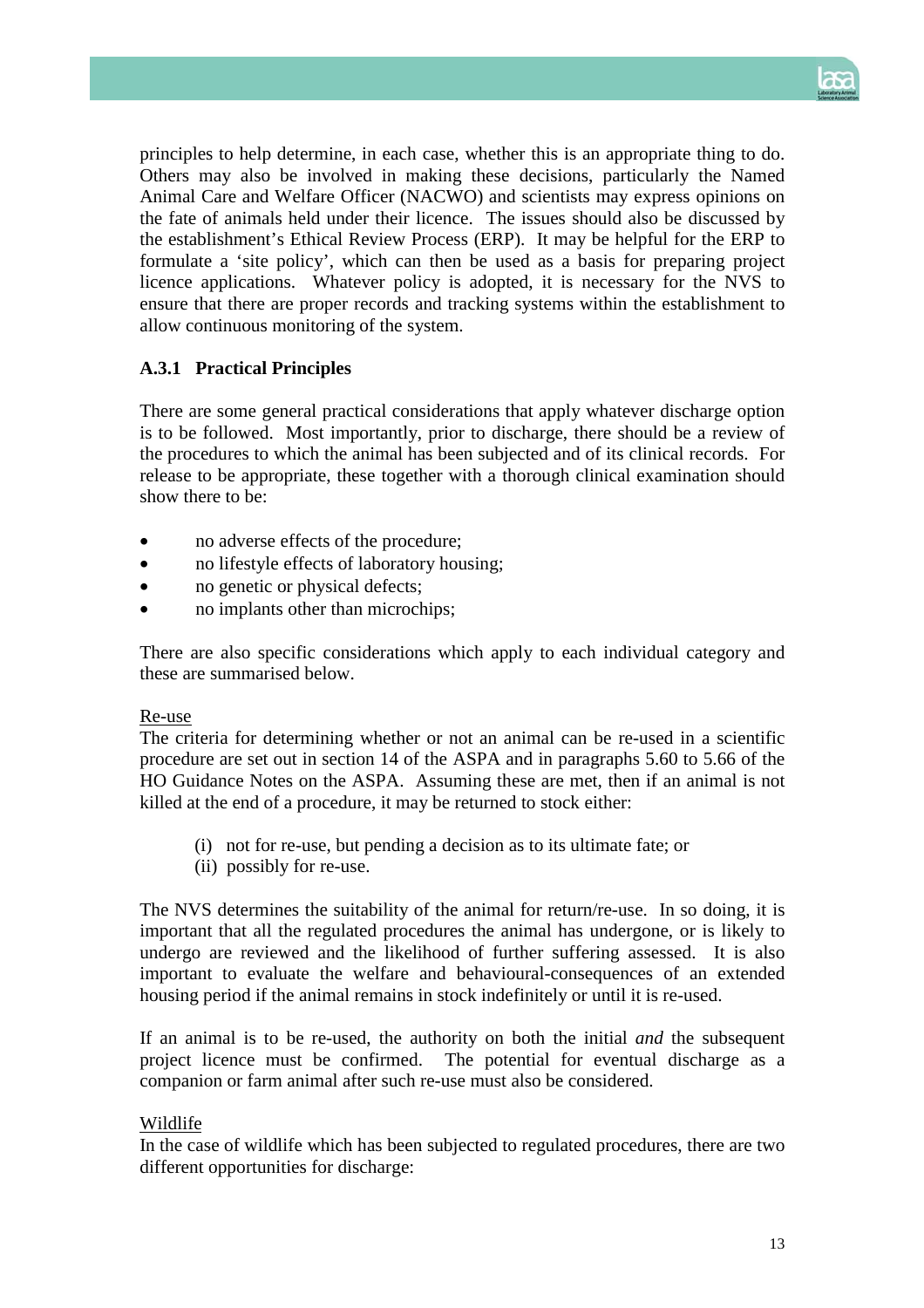

- (i) **release** during the course of the procedure or series of procedures;
- (ii) **return** to the wild at the end of the procedure.

In both cases the criteria for determining the animals' 'fitness for release' must be specified in the project licence. In both cases it is necessary that:

- maximum care is taken to safeguard the animal's well-being;
- the procedure (such as trapping; marking, fitting of tracking devices or collection of a blood sample) does not biologically disadvantage the animal;
- the animal's state of health allows it to be set free (for example, foxes should not be suffering from sarcoptic mange);
- there is no consequential danger to public health, the ecosystem, or the environment;
- the animal's ability to cope and its chances of survival are assessed with regard to impact on its territory, food, competition, prey/predators, shelter etc.

In addition, when an animal is released to the wild at the end of procedures, it is important to consider:

- its origin, whether captured or raised and/or born in captivity;
- whether it has become adapted to captivity and maybe, therefore, at a biological disadvantage.

Other issues, which arise when working with wildlife, relate to the research programme as a whole (e.g. recognition of adverse effects in wild species, the ethics of using wild animals) but these are beyond the scope of the present discussion.

#### Discharge as a companion animal

This is what is normally thought of as 'rehoming'. The concerns regarding the health and welfare of the animals outlined above apply, but there are additional considerations, with which input of the ERP may be particularly useful in defining an establishment's policy. These include ethical, political, and public relations considerations. Furthermore, the overall process of rehoming must be developed and properly documented. This should take into account the new owner, the local veterinary practitioner and, of course, the animal.

The animal must be clearly identified for documentation and monitoring purposes (for other matters relating to the animal see section A.4). As far as the prospective owner is concerned it is important to:

- record their name and address:
- ensure they are informed about, and understand that the animal has been subject to the ASPA;
- discuss any issues, particularly acclimatisation of the animal to a home environment;
- ensure the owner is experienced and competent to look after the animal – it may be possible/advisable to visit the new home;
- provide background information for the local practitioner should subsequent treatments be required.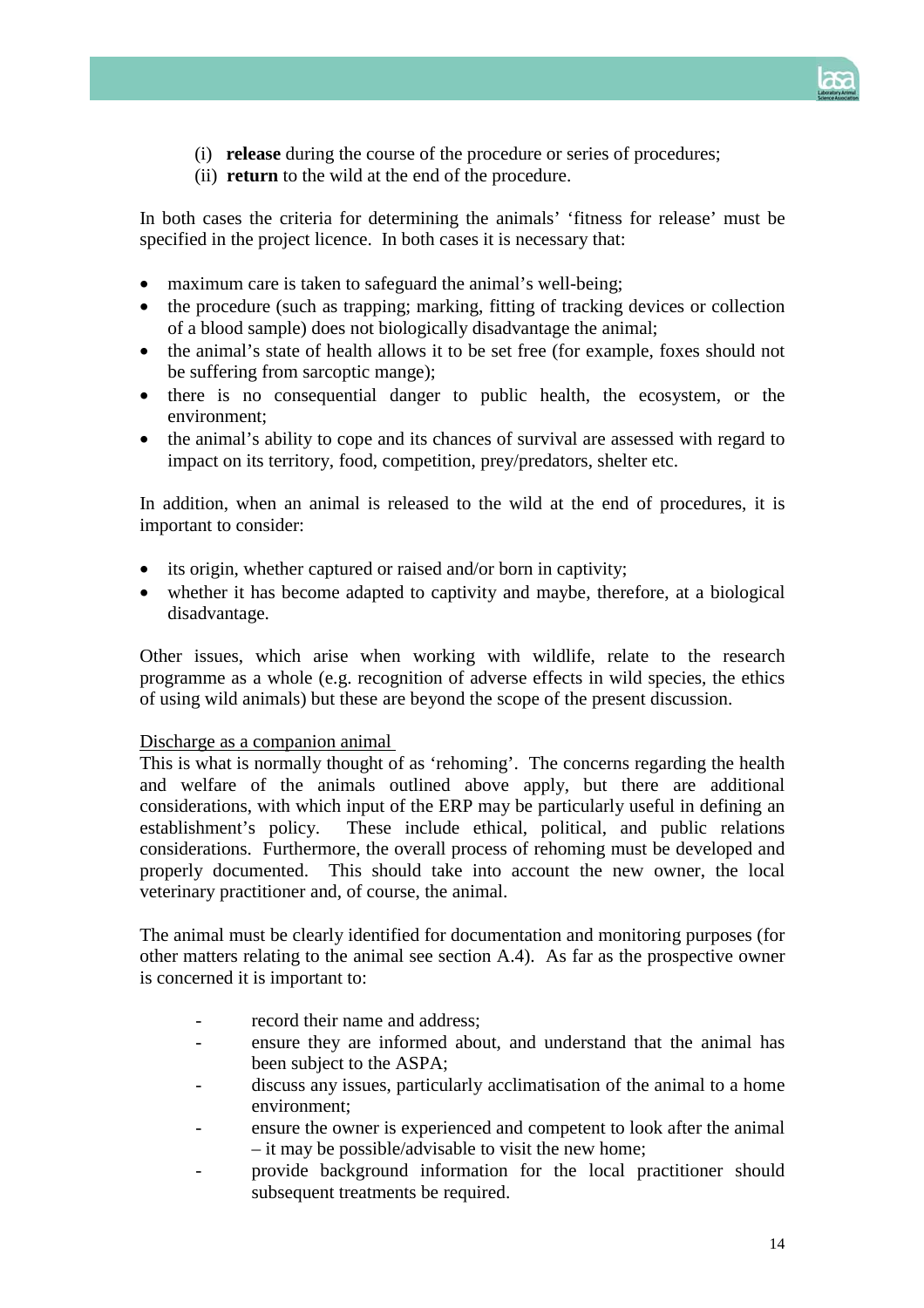

The owner should be asked to sign a declaration agreeing: to inform the establishment in the event of the death of the animal; that there will be no onward rehoming and; that the animal will be returned to the rehoming organisation or establishment of origin if unsuitable. However, it must be recognised that even signed undertakings may be broken!

## Discharge to a farm, market, or for humane slaughter

Animals in this category might either be killed for human consumption, or retained as a 'pet', in which case the same principles apply as for companion animals. Where farm animals are concerned it is important to determine whether they are likely to end up in the human food chain and if so to observe rules regarding humans safety, including maximum residue levels.

## Export of experimental animals

Animals may be 'discharged' by removing them from jurisdiction of the ASPA. This situation is most likely to arise with respect to harmful mutant, genetically manipulated and surgically or immunologically prepared animals. Authority to discharge for export may be written into the project licence or it may be given later in a 'movement form'. In either case the project licence holder is required to justify the export to the Home Office. Licence controls remain in force until the animals leave the UK. In this instance, the NVS does not certify discharge of animals but 'advises' the project licence holder that the transfer carries no significant welfare implications for the animals concerned.

As a matter of principle, Designated Establishment should ensure that animals are only exported to bona fide research teams. Before such release, it is important to ascertain the requirements of relevant licensing authorities including in the exporting/importing countries. It is also important to make prior contact with persons performing the responsibilities of the NVS and NACWO at the receiving establishment and to exchange details of husbandry, housing, health status and any special requirements (Similar arrangements should be made when animals are to be imported.

## **A.4 Rehoming as an alternative to euthanasia – issues to consider**

In theory the concept of rehoming could be applied to any of the species of animal used under ASPA but in most cases this has been the exception rather than the rule. There are records of dogs, cats, horses, cattle, sheep, goats, ducks, chickens, geese, rats, guinea pigs, and rabbits which have been successfully transferred to new homes. The question addressed by the LASA 2000 meeting was whether rehoming could become a more common option.

Dogs can be considered for release from the ASPA and the establishment to a new life as a companion animal where (i) there is no requirement to kill the animal at the end of a procedure or series of procedures, or (ii) where there is a surplus that cannot be redirected for use under ASPA, or (iii) when breeding animals reach the end of their reproductive life. It is difficult to estimate how many dogs might fall into one of these categories in any one year, but there are always likely to be some dogs which could be discharged from the ASPA to a home.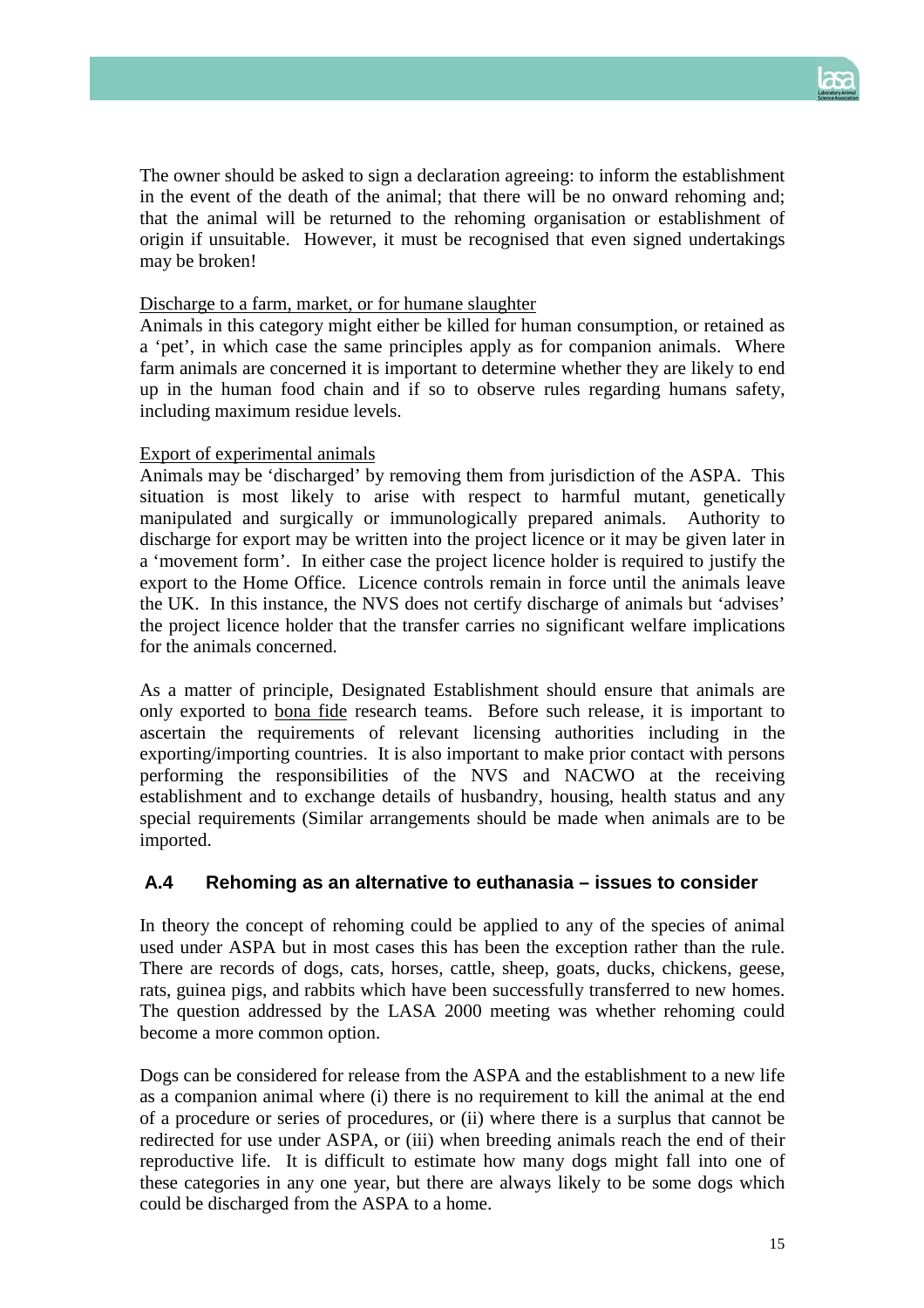

Although the meeting focused on rehoming dogs, the principles discussed are applicable to most species. There are many issues to address. The point of view of the animal, the establishment, the new owner, and any intermediary body involved in the rehoming process must all be carefully considered.

#### **A.4.1 Rehoming from the animals' perspective**

On initial consideration, rehoming seems an ideal option for animals, but is it really as good as it appears? What are the issues for the animals? For example rehoming laboratory dogs involves changes of canine company, human contacts and physical environment, all of which may be stressful and have behavioural consequences for the animals. Each of these must be addressed if rehoming is to be a positive experience. The 'normal' physical environment for a laboratory dog is constant, relatively sterile, and often exclusively indoor. It offers constant canine company, but minimal human interaction. In contrast, a domestic environment is likely to be complex and varied, with outdoor and indoor elements, a variety of experiences, varied human interaction and, in some cases, very limited canine interaction. The question is can a dog learn to cope with this new state of 'normal'? Potential adverse psychological effects are not trivial and this should be part of an ethical and behavioural assessment in each case.

#### Changes in canine company

Laboratory beagles are accustomed to living with other beagles. They are usually kept in pairs or in groups, but even where pair housing is the norm, animals are increasingly allowed to socialise in larger groups for extended periods. Canine company may not be available in a new home outside of the laboratory, or the dog may be expected to integrate into an unfamiliar canine group. Behavioural consequences of this may include separation related behaviours and dog-to-dog communication problems either at home or on walks.

#### Changes in human contacts

In general, laboratory dogs have relatively brief human contact with a limited number of staff who have been responsible for caring for and interacting with them and who often wear distinctive clothing. Changing this situation can have far-reaching behavioural consequences: fear of people leading to compromised welfare and possibly fear-related aggression; and a tendency to become over-attached to one person in the new home with consequent separation related behaviours.

#### Changes in environment

Laboratory dogs spend their lives in a very constant and predictable environment, which may have lacked complexity. The domestic environment on the other hand will be complex and variable. There will be exposure to indoor and outdoor environments and to a variety of environmental stimuli. The possible behavioural consequences of alterations to the environment are: a wide range of situational anxieties, specific fears and possible phobias relating to novel stimuli, and problems in house training.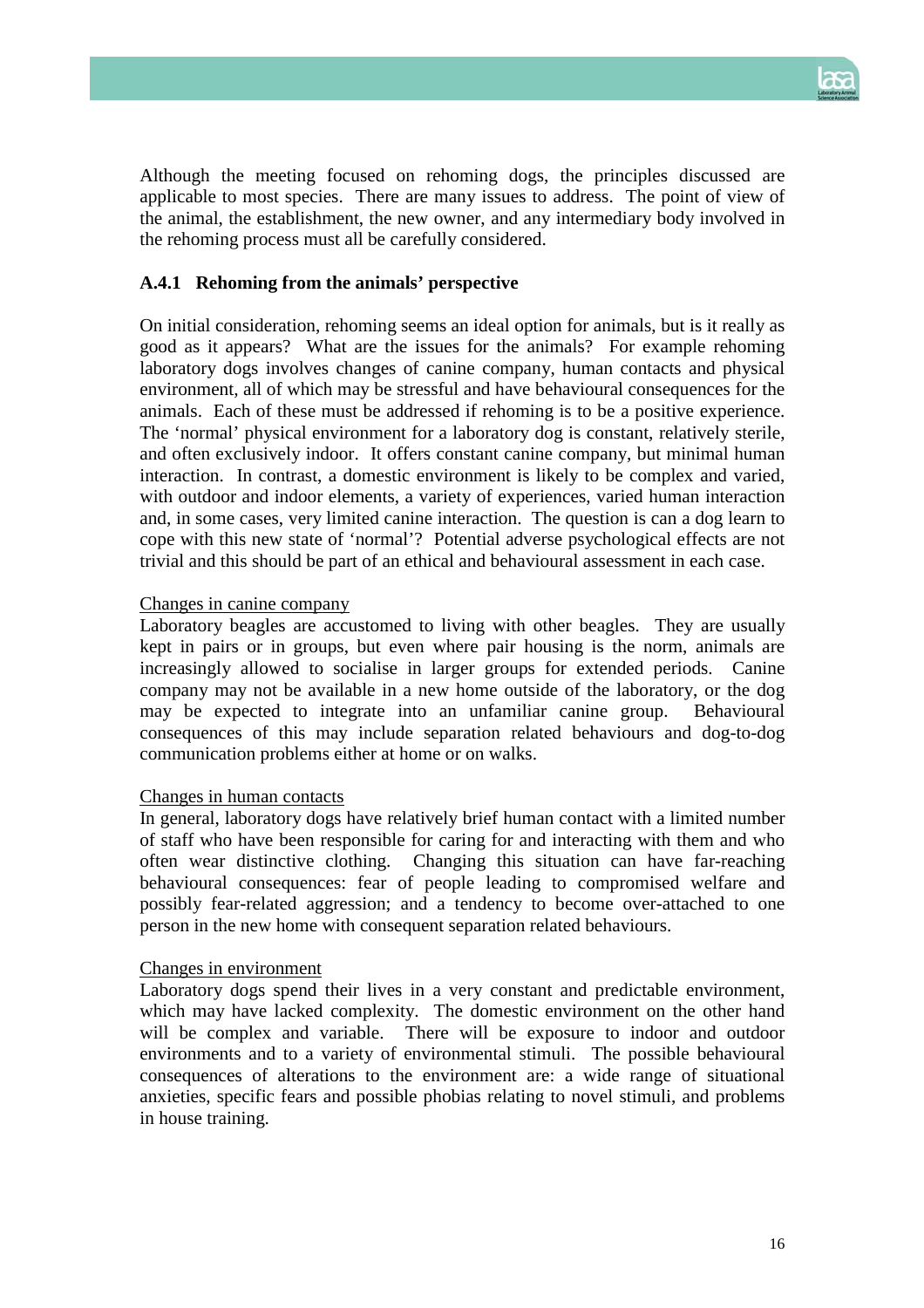

## **A.4.2 The need for a preparation stage for dogs and owners**

Socialisation and habituation are important in preparing puppies for life. The sensitive period for socialisation and habituation lies between 4 and 14 weeks of age and during this time the puppy forms a frame of reference which will normally last for life. Changes to this frame of reference can have psychological/behavioural consequences, which may adversely affect the success of rehoming (laboratory dogs are not unique in this respect). However, with care it is possible to change these preferences and remedial socialisation and habituation can be successful. Thus, it is very important to include a preparatory phase in any rehoming scheme – and not only for the dogs but also for their new owners.

#### The dogs

In any rehoming scheme it is important to assess the dogs to determine how easily or well they will fit into their new environment. This may involve assessing their reaction to strangers, novel environments, novel objects (both those present and those introduced suddenly) and to dogs outside their normal social group. In all such situations a fear response is normal. The most useful prognostic indicator is the time it takes for the animal to settle down after it has been presented with the novel stimulus, be that a person, an object or a situation.

Wherever possible, dogs should be introduced to a wider variety of humans in more diverse clothing than that normally encountered in the laboratory. They should be given increased exposure to novel environments (including outdoors) and to novel stimuli, which they are likely to encounter in the new environment. Some of these paradigms are reproducible even in a laboratory environment, for example, office areas permit exposure to telephones, computer consoles, fans and unfamiliar people. The dog should also be introduced to short periods of solitude.

#### The owners

Potential owners need to be aware of the dog's history and be prepared to cope with the reactions of friends and colleagues to this – rehoming a laboratory dog needs to be a 'normal thing to do'. The new owner must understand that fear reactions usually result from lack of experience of the world rather than by negative experiences. They need to be patient in dealing with the dog, and resist the temptation to reassure or overindulge their new companion – dogs do not reassure each other! They should be prepared to co-operate with behavioural therapy in the new home.

Some brief suggestions on how owners can begin to address the kind of behavioural problems identified in Appendix A.4.1 are given below.

Separation problems: The dog needs to be taught that solitude is normal and their dependency on human support decreased. It is helpful to give discriminative stimuli, which enable the dog to predict solitude. If necessary, appropriate drug support can be used in the short term.

Dog-to-dog communication problems: The dog should be introduced to unfamiliar dogs under controlled conditions and appropriate responses rewarded. Their past experience is likely to be limited to their own breed, so where possible different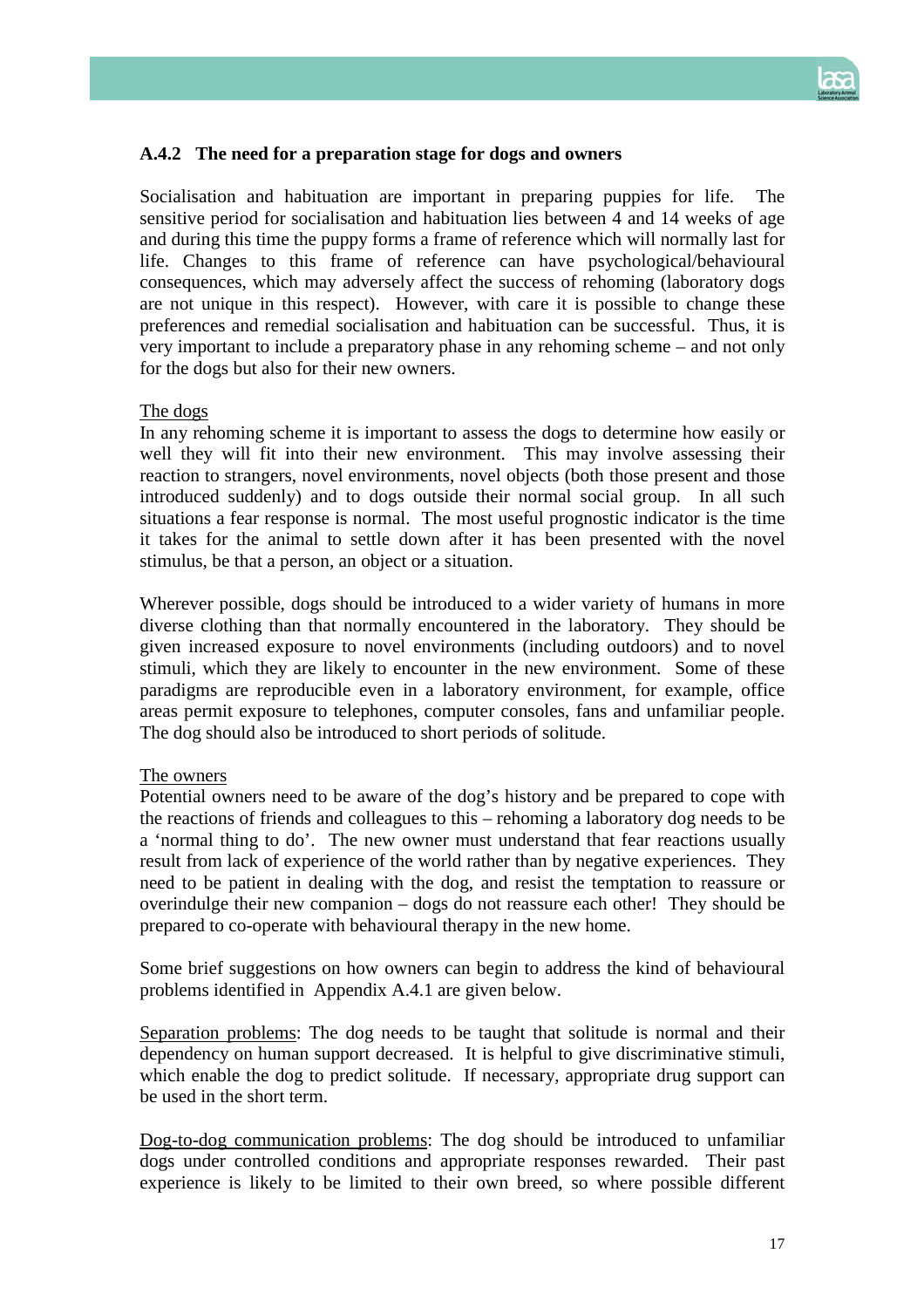

breeds should be incorporated into their range of contacts. Interaction should never be forced and positive associations always used.

Problems interacting with people: There will be a need to increase trust of one person in a variety of clothing to decrease dependence on visual security signals. The number and type of people who are encountered can be gradually increased and people introduced in a variety of contexts. Never force contact – teach the dog that human interaction is unconditionally rewarding. Above all, it is important to be patient.

Fears and phobias relating to the environment: Desensitisation and counter conditioning techniques can be used to increase relaxation and pleasure in the presence of previously unencountered stimuli. Reassurance and unintentional reward of fear responses should be avoided. Exposure to new situations and stimuli should be controlled. Appropriate drug support can be provided in the short term where necessary.

Problems of house training: Classical conditioning should be used to form associations between suitable substrates and elimination. The dog should always be set up to succeed and mistakes should never be punished.

## **A.4.3 Key issues for an animal welfare organisation**

Rehoming of significant numbers of laboratory dogs is unlikely to be possible without the participation of animal welfare organisations that already rehome animals. There is a precedent for this in the German programme reported in Appendix A.5. In the UK the largest animal welfare organisation is the RSPCA. The Society promotes the rehoming of laboratory animals and considers this to be a compassionate and constructive alternative to routinely euthanasing them. Rehoming is specifically mentioned in the Society's policy booklet<sup>6</sup> and the issue has been discussed with interested parties in science and industry over several years. For the Society, as for industry and academia, there are many factors that have to be considered before embarking on any formal rehoming programme. These include practical and public relations issues as well as the welfare concerns discussed elsewhere in this report.

#### Practical issues

For rehoming to be a viable option then there needs to be homes available that the animals can go to. Given the number of animals that the RSPCA currently deals with, it could not take on a long term rehoming programme without considering the capacity in its existing animal homes and the consequent knock-on effect on dogs from other sources. The RSPCA currently has 52 animal homes; 15 are operated directly from the Society's headquarters and 37 are operated by its branches. In 2002[∗](#page-17-0) , the numbers of animals rehomed from these was 22,269 dogs, 40,019 cats, and 20,648 animals of miscellaneous species. A total of 2,517 healthy cats and dogs and 19,321 sick or injured dogs and cats were euthanased. Most of the healthy animals were euthanased because of local pressure on rehoming facilities.

 $\overline{\phantom{a}}$ 

<span id="page-17-0"></span><sup>∗</sup> figures updated after the meeting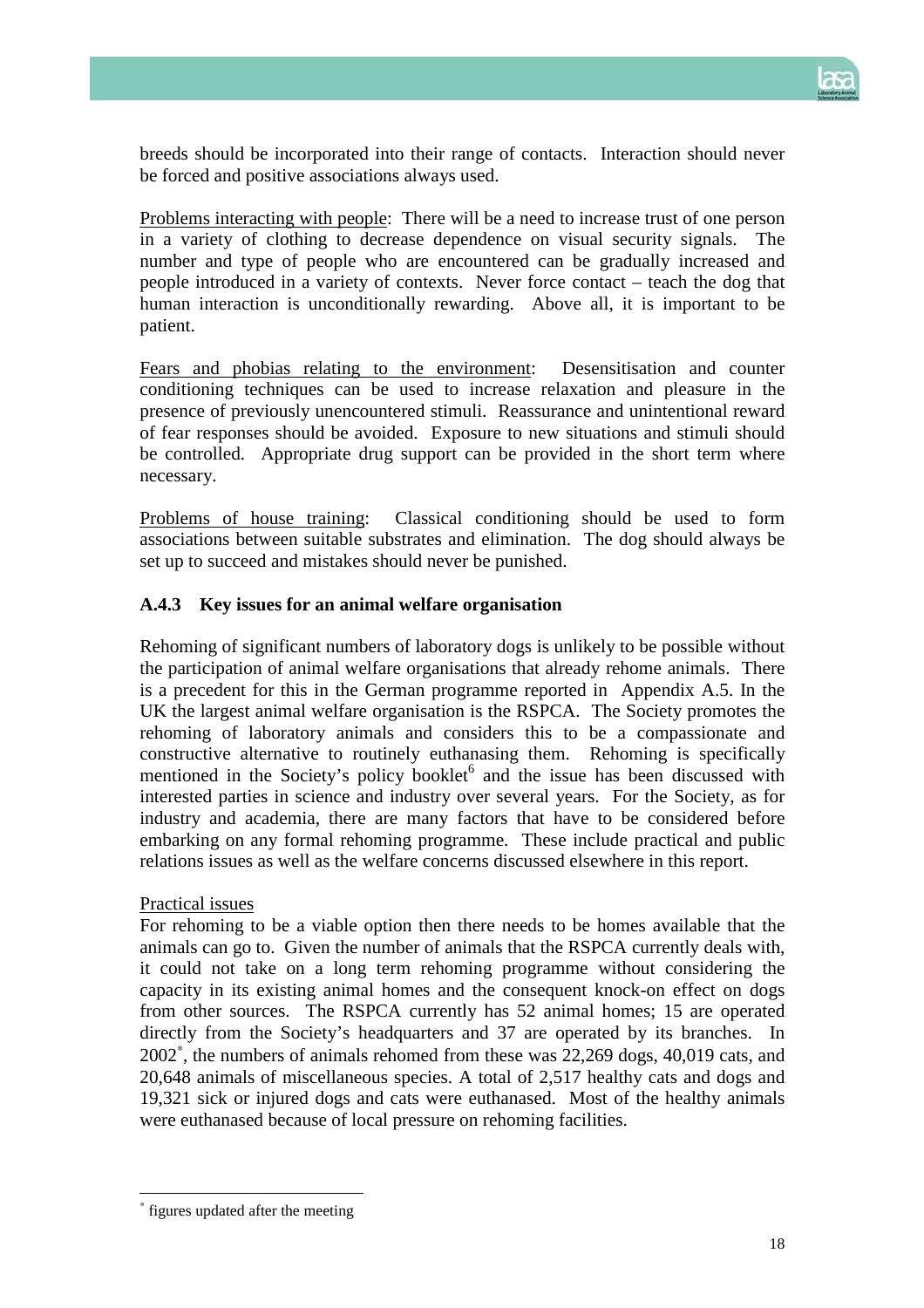

All dogs that are rehomed from RSPCA homes are microchipped, vaccinated and neutered and, should the Society take animals once they are discharged from the ASPA, then it would expect this to have been done before the animals are handed over.

Dogs entering RSPCA homes are usually kept for at least 21 days for assessment and preparation for homing. Prospective owners are encouraged to return dogs if they and the dogs do not suit each other. Return rates currently run at about 11%. The Society is starting a temperament testing and owner matching scheme to improve on the current rehoming success rate. This would also be applied to laboratory dogs. However, some aspects of socialisation and preparation would have to be the responsibility of the originating establishment to avoid laboratory animals needing lengthy stays in RSPCA kennels prior to homing. The cost of keeping a dog in a centre is around £6 per day. Therefore, every dog costs the Society a minimum of £130 for boarding alone; new owners pay a fee of around £80.

#### Public reaction

Embarking on a formal rehoming programme for laboratory animals is very different from the occasional ad hoc rehoming that occurs when a facility such as Perrycroft kennels or Hillgrove farm closes down, and both positive and negative public opinions are likely to be expressed.

The RSPCA is a very large diverse society and there are bound to be differing views both within the Society and within other animal welfare and animal rights organisations about the desirability and appropriateness of taking part in such a scheme. Although the majority of people would want to see individual animals rehomed, some feel that this would be both supporting and facilitating animal use in research.

## Conclusion

Rehoming, is a desirable and practical alternative to euthanasing laboratory dogs, provided it is carried out carefully with due regard to all the issues regarding animal welfare, the prospective owner, the participating organisations, and the establishment. The RSPCA would be prepared to start with a one year trial rehoming a small number of dogs with a view to progressing to a more permanent scheme if the trial is successful.

## **A.4.4 Rehoming from the designated establishment's perspective**

There are both advantages and disadvantages for a designated establishment to embark upon a rehoming programme. The advantages are that the establishment would be able to offer animals a longer life, which would be some recompense for their use in procedures and most animal care staff would welcome this. It would be an action that would demonstrate a compassionate concern for the animals that are used and thus comply with the spirit of the ASPA.

However, there is natural concern that, despite the good intentions, rehoming dogs might draw negative attention to an establishment. If the dogs proved difficult to settle in their home environment and, for example, expressed fearful behaviour, there could be a further adverse public reaction. Rehoming could be both labour intensive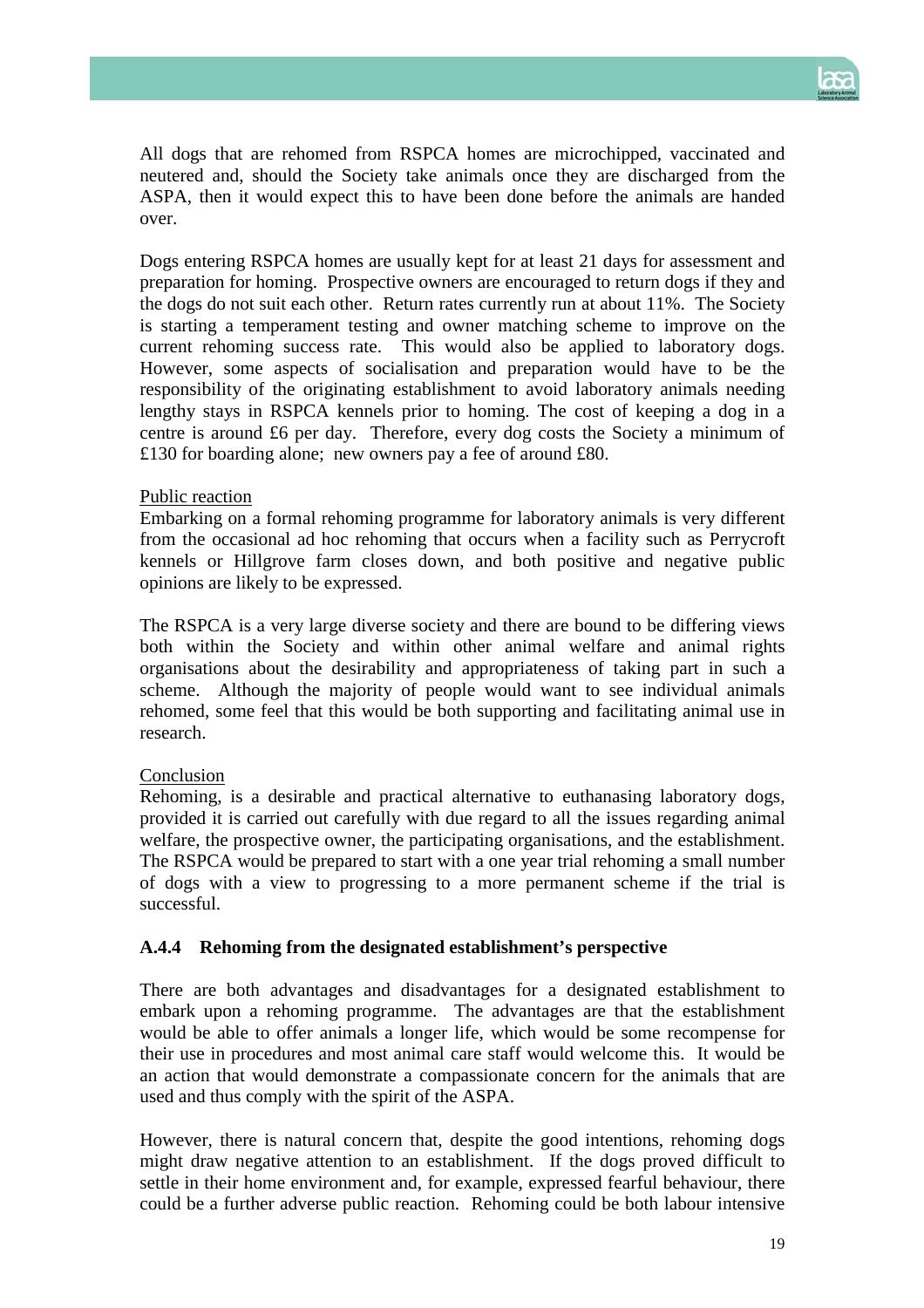

and costly to carry out properly. There might be practical problems in dealing with dogs that do not adapt to their new environment and have to be returned for rehoming again.

## **A. 5 Practical experiences of rehoming laboratory animals**

## **A.5.1 University of Glasgow**

The University has successfully rehomed eight beagle pups and 2 adult dogs bred for a haemophilia study. Because the animals were specifically bred for the study there was plenty of time to develop a strategy for rehoming the animals. This included devising a socialisation programme for the pups and adult dogs and defining the main criteria for prospective owners.

It was decided that prospective owners had to be known to facility staff and to be experienced dog owners. The new owners undertook to have bitch pups spayed prior to their first season, to return the pups to the University if any problems arose, and to notify the University when the dog eventually died. Additional criteria were established for the prospective owners of adult dogs. These included having other dogs in the household to provide canine company, being able to understand the genetic background of the bitches, and having the resources to cope with adult animals which had not been house trained.

Pups were released for rehoming at 8 weeks of age. Once allocated to prospective owners, direct contact was established with the veterinary general practitioner who would take responsibility for providing veterinary care for the animals, to discuss their provenance and the implications of any genetic defects.

Of the eight pups, seven settled happily into their first home; one male pup was returned at 11 weeks and rehomed at 15 weeks. Both adult bitches settled happily into their first homes and no problems were reported. However, the difficulties associated with rehoming laboratory-bred adult dogs should not be underestimated. Placing such animals in a domestic environment is initially stressful and should not be undertaken unless it is judged to be in the best interests of the dog concerned.

The lessons learned from this experience were:

- Candidate dogs for rehoming must be of good temperament, well socialised and sufficiently appealing. Pups were rehomed more easily than adults.
- Success is higher in young dogs which can adapt to a new lifestyle.
- Adults should be spayed prior to release and their vaccination status confirmed.
- Prospective owners must be carefully selected for their suitability. They must be able to understand the implications of the genetic background of the bitches. They need to be experienced dog owners with at least one other dog in the home and have sufficient time and resources to cope with the dog, especially an adult which has not been house trained.
- A contingency plan for dealing with any returned animals is essential.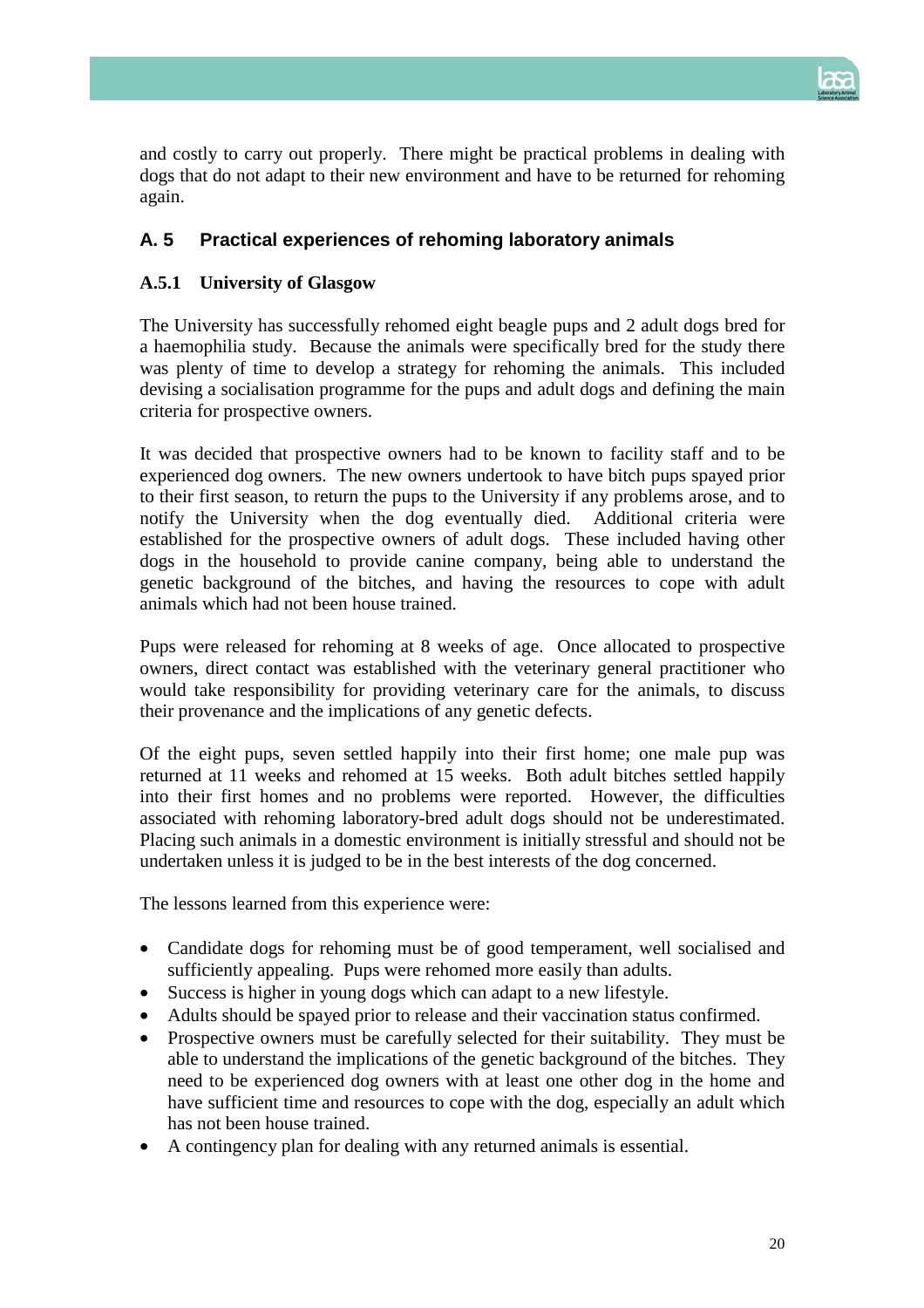

## **A.5.2 GlaxoWellcome – USA and UK experiences in the pharmaceutical industry**

Animals are used within the pharmaceutical industry to support the discovery of new medicines. GW has clear objectives within this overall context of animal use, to ensure animals are only used when absolutely essential, to implement the 3Rs and to continually strive to improve animal welfare. This is all part of maintaining a compassionate culture towards the laboratory animals used by the company.

GW aims to minimise not only the numbers of animals used but also any surpluses arising. This applies to all animal species. With respect to dogs, the Company has set out to:

- identify situations in which dogs bred or acquired for scientific research, or for purposes associated with scientific research, might reasonably be regarded as surplus to the primary purpose;
- attempt, wherever possible, to minimise the number of dogs considered as surplus by identifying alternative valuable scientific uses;
- once other possibilities are exhausted consider whether these surplus dogs could be rehomed.

#### Issues to consider

Some dogs do occasionally become surplus, but it is difficult to predict sufficiently in advance the numbers in any one year. To decide whether rehoming was a good idea for the Company to pursue, we asked the following questions: could the animal have a good life as a pet; could the animal bring pleasure to potential new owners; would rehoming complement the Company's objectives and create the right Company culture; is it the right thing to do; how will society perceive this; does society want us to do this; and is there any danger that rehoming might be misconstrued by the public?

## GW USA Adoption Programme

GW in the USA already has an adoption programme, which started in 1990 when a scientist adopted the animal he worked with. Interest in the idea developed and resulted in 13 adoptions of dogs in 1991. A more formal programme was then developed supported by the Institutional Animal Care and Use Committee (IACUC). This was publicised with posters around GWRD sites, and brochures, and manned displays outside cafeterias provided information and opportunities for discussion.

Animals were screened prior to adoption with a behavioural assessment (utilising the site veterinarian and the opinions of the technicians and researchers who worked with the adoption candidates), and a full veterinary physical examination. Blood samples and faecal samples were taken for haematology, clinical chemistry, serology (in the case of rodents), heartworm, other parasites and pathogens. The potential for zoonosis was also considered. Vaccinations, neutering, and teeth cleaning were all carried out prior to rehoming.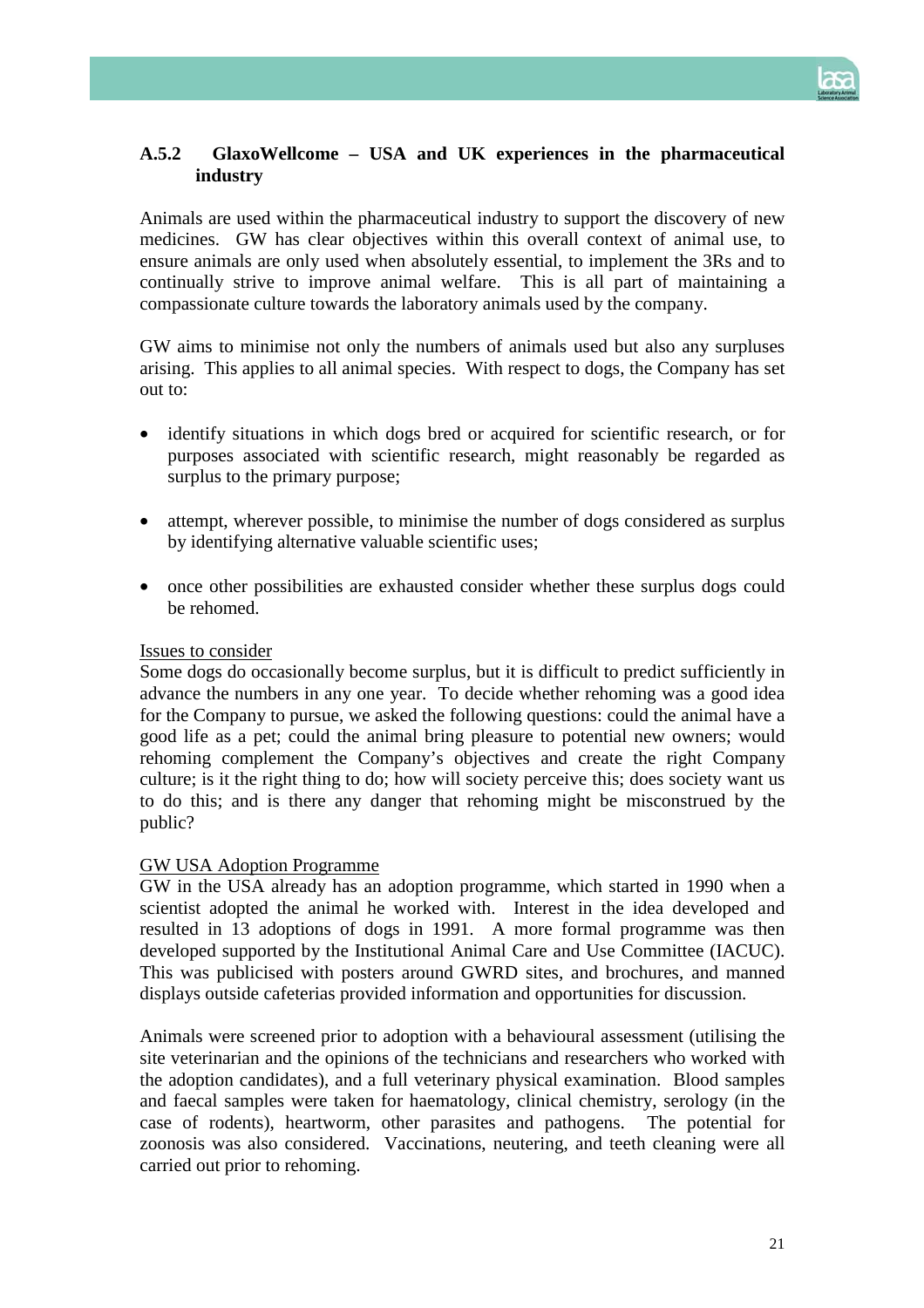

Potential new owners were also screened through questionnaires asking why they wanted to adopt a laboratory animal, whether they already had pets, and what they would do if the rehoming did not work out. The nature of the scientific procedures the animals had undergone (if any) were explained, and they were introduced to the animal by the adoption programme manager. A network of colleagues who had experienced the rehoming process also proved to be a helpful resource. Prior to adoption the owners were given copies of health records, and vaccination and test results, together with a supply of essentials (feed, bedding, collar and lead) and advice on care, handling, and diet. The owners signed an adoption form, which committed them to providing veterinary cover. Contact with new owners was maintained and feedback sought on the progress of the animals.

To date 50 dogs, 10 minipigs and a few other species have been successfully rehomed. It was found that house training took on average 3 weeks, the dogs were sometimes nervous of carpets and grass, and vocalisation could be a problem as could a tendency for some dogs to roam, when not properly lead by their new owners. The adoption programme is considered successful for personnel and animals alike. Strong emphasis has been placed on choosing the correct animals for the adoption programme rather than attempting to adopt out every animal that is no longer needed for research.

#### UK experiences

In the UK, GW have been operating an informal rehoming process with a small number of puppies and adult dogs, rodents and rabbits all rehomed to staff or their families. Cats were also successfully rehomed when the breeding colony was closed down. In essence the process follows a similar approach to that used in the US. Animals are selected according to temperament and owners are selected as to their suitability. Animals are followed up with the new owners and home visits have been carried out. Experience has shown that dogs do best when re-homed to households that already have other dogs, and with owners that have time and commitment to give to the animal. Animals in the laboratory are not used to the external environment and initially may be frightened by strange noises and stimuli. The time taken to overcome these difficulties is minimised by careful selection of animals. In the future the intent is to build into the socialisation programme greater exposure to environmental stimuli that will help prepare the animals to cope with novel environments, so making them more amenable to rehoming if the need arises.

The personal view of the speaker at this point in time is that this is 'the right thing to do'. The GW experience to date is that it is of benefit both to the new owners and the animals and is valued by GW employees. However it needs to be developed into a more formal programme and better evidence needs to be obtained that it works well, especially for the animals and for the new owners. Once this evidence, has been collected a formal proposal looking at costs and benefits will need to be approved by the GW ethical review process so it can be implemented fully as one of the ways of dealing animals that have fulfilled their role in the drug discovery and development process.

GW staff do not provide a sufficient pool of potential owners so it will be necessary to work with external rehoming agencies to identify suitable people. Behavioural advice is also being sought to help identify the best sort of preparatory training for selected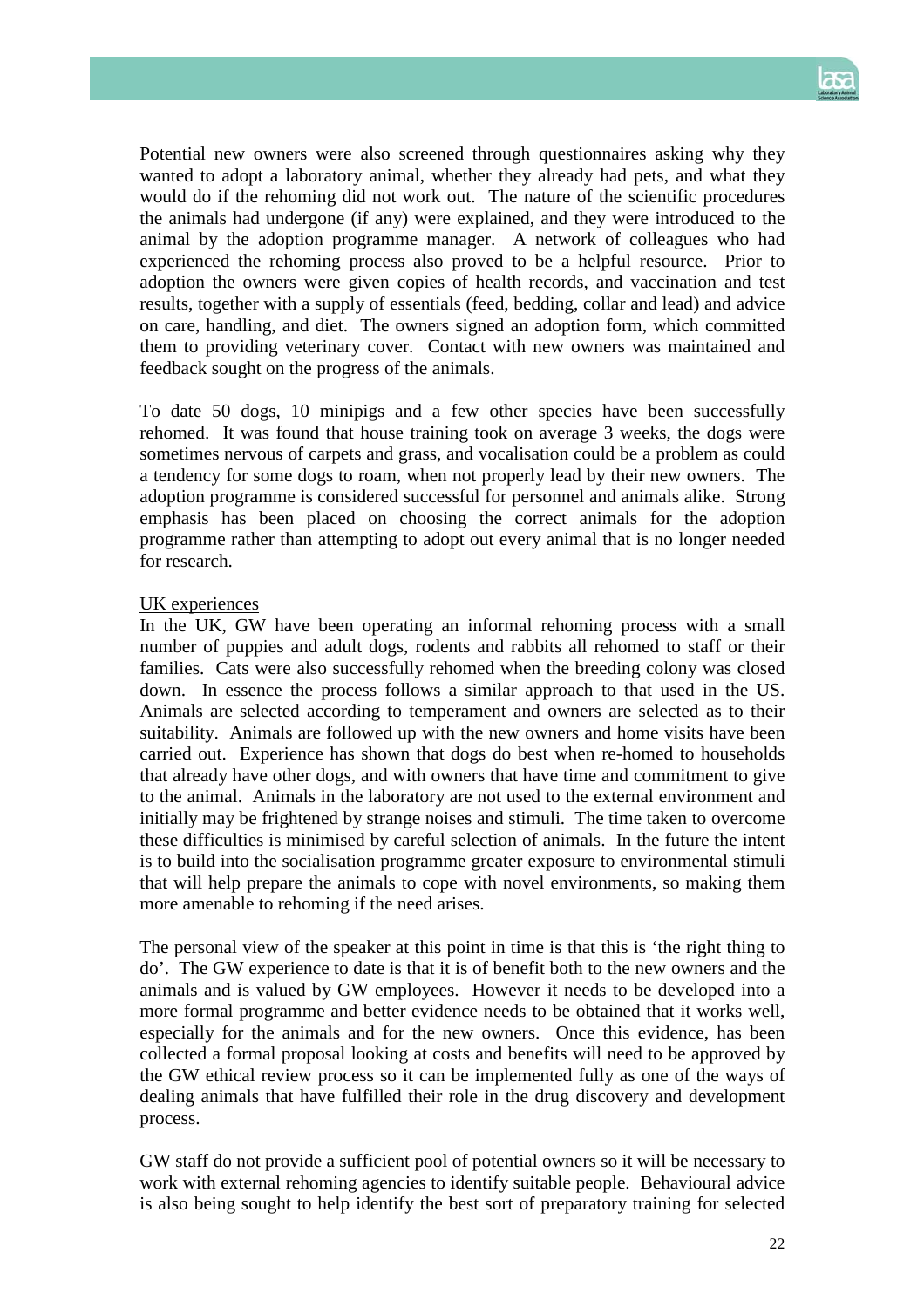

animals and the things that may be built in to the day to day activities to best prepare animals that may eventually leave the laboratory.

## **A.5.3 Aventis Pharma AG - Adoption of elderly laboratory beagles through an animal welfare organisation**

Aventis Pharma AG, the former Hoechst Group, has successfully rehomed over 500 laboratory beagles in the last four years in Germany. The dogs had been used in pharmacology, pharmocokinetic/metabolism, toxicology and for breeding (before the company's own dog breeding facility was closed). The dogs had been housed in pens measuring  $9m^2$  for the first dog with  $3m^2$  for each additional dog. They were housed in groups of a minimum of two animals, and had access to both indoor and outdoor runs. They had bones, balls and rags to play with and regular human contact. Staff from the unit are urged to spend more time with the dogs than is needed just for cleaning the kennels. The dogs are used to people from outside the animal unit and to some contact with a wide range of visitors since Aventis conducts guided tours through laboratories and animal houses, and offers discussions with interested people.

Aventis Pharma's partners in the adoption scheme were Beagles Friends and Animals in Trouble (AIT), both members of the Deutscher Tierschutzbund (the German Alliance for the Protection of Animals) who, when the scheme was first set up, already had an existing co-operation with the University of Essen. These two groups act as facilitators in finding homes – they do not hold the dogs themselves, but take the animal to the home. Homes are found by word of mouth and through appeals to interested people via the media (television, radio, newspapers and magazines) and the Internet.

#### Preparatory activities within Aventis and AIT

Before the program was started, Aventis checked the legal situation in Germany and experts elaborated a formal contract covering the handing over of the animals. This contract must be completed for each dog and signed by a representative both of Aventis and AIT. Included in the contract are the details of the experiment which has been performed on the dog and of vaccination and worming. By signing the contract, AIT agrees to make sure that the new owner respects the animal welfare law, and guarantees that the dog is kept in an appropriate environment.

Dogs for rehoming are selected according to criteria such as age and character. (Originally rehoming was confined to dogs of less than 8 years but older dogs are now rehomed.) They are given a veterinary inspection and, where necessary, new owners are issued with the animal's medical history.

AIT visit and inspect potential new homes and tell the new owner about possible difficulties that may arise. For example, the dog may be sensitive to new sounds such as babies or lawnmowers or there may be problems with house training. New owners pay a 'symbolic' fee (DM 230-250) to AIT for dogs younger than 8 years, and a formal contract between AIT and new owners is signed. AIT follow up the progress of the dogs by keeping contact with letters and telephone calls, and giving advice if necessary on any particular difficulties. They also arrange regular meetings and unannounced inspections.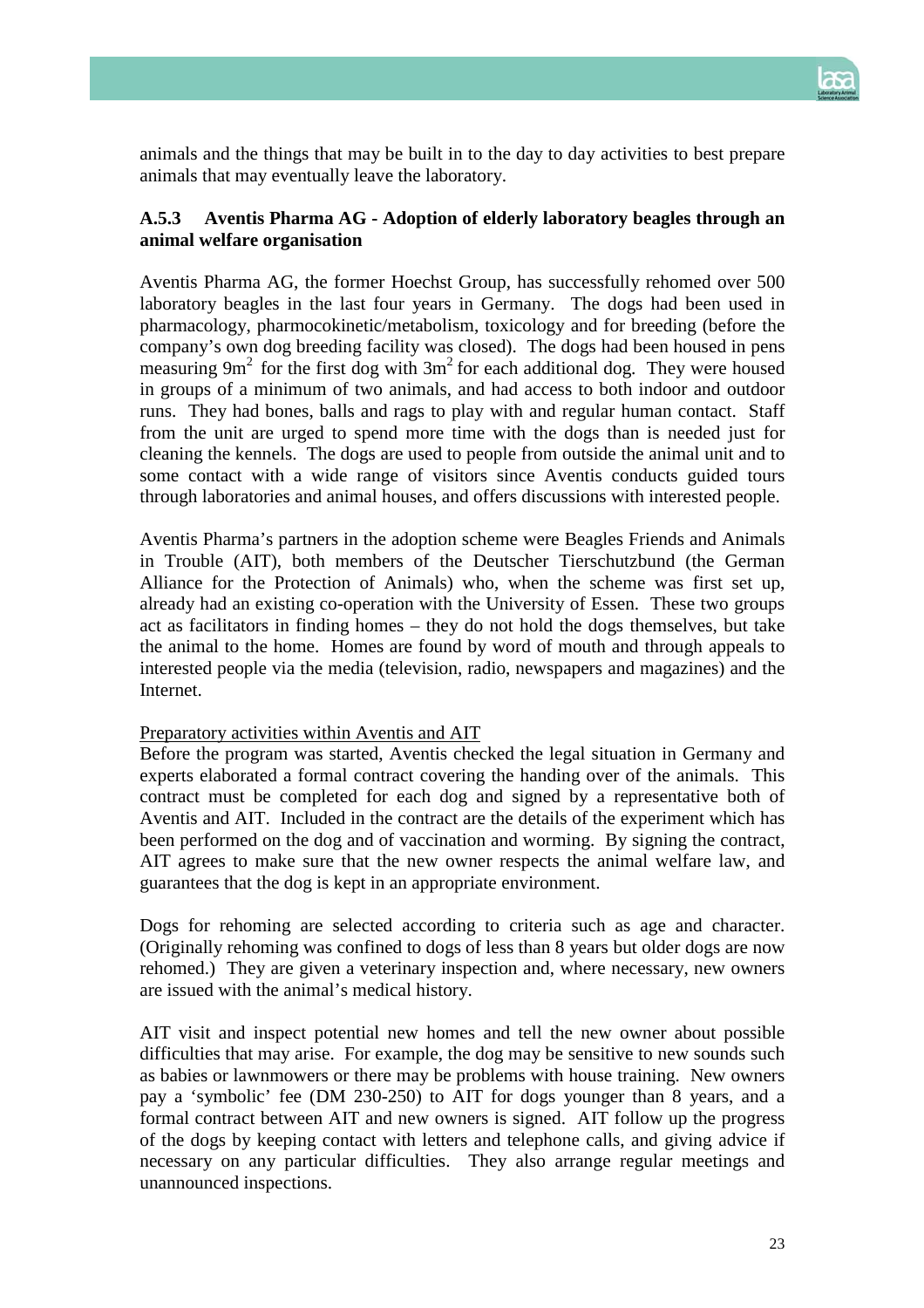

#### Results

The likelihood of the sort of problems described in Appendix A.4 arising is minimal. This may be due to the way the dogs have been kept in the facility. Beagles seem to adapt easily to new situations and there appeared to be no need for time consuming preparation stages. The dogs are able to learn quickly, they are not loners and like to have company.

House training is very often immediate and on average only takes a few days - if it took two weeks this would be a very long time. The relatively short period for house training is probably due to the fact that the dogs at Aventis have access to indoor and outdoor areas, and many of the dogs naturally keep their indoor pen clean.

There are very few veterinary problems and those that occur often do so when veterinarians make wrong diagnoses. Examples of problems are rupture of the decussate ligament (either from a predisposition or from exaggerated exercise) and cardiovascular problems (from exaggerated exercise). There can also be a problem for the existing dogs in the household when a new animal is brought in.

Only a few dogs of other breeds have been re-homed so far, but there seems to be a tendency for more problems to occur with these than with beagles. This appeared to be especially the case with German shepherd dogs.

#### **Conclusions**

Up to May 2000, 502 beagles, 9 German shepherds, 9 mongrels and 4 Labradors had all been rehomed through AIT. The result was happy dogs, happy new owners and a bond of trust between AIT and people in industry working with animals. The negative aspects were the aggressive and unjustified accusations by extremist antivivisectionists mainly against AIT. These are however decreasing.

This is a labour intensive and time-consuming procedure, but is recommended for the sake of the dogs. The precondition however is the establishment of a well-organised partnership and co-operation between the industry and the animal welfare organisations.

## **A.5.4 Experiences from the Animal Health Trust, a veterinary research institute**

The Animal Health Trust (AHT) aims to be pre-eminent in the understanding of diseases in animals through scientific endeavour and its application to animal welfare. The Trust aims to improve diagnosis, prevention and cure of disease; to provide a clinical referral service for veterinary surgeons in practice; and to promote postgraduate education. It is the Trust's policy to rehome healthy animals used in scientific procedures, and many ex-experimental animals are now family pets.

The research goals mean that the Trust has a wide range of animal species to consider for rehoming. This includes dogs, cats, guinea pigs, sheep, poultry, ponies and horses. Smaller laboratory species such as mice and rats are generally used in terminal studies because tissue samples are required post mortem. However, there have been isolated occasions where an animal that has not undergone procedures has been re-homed.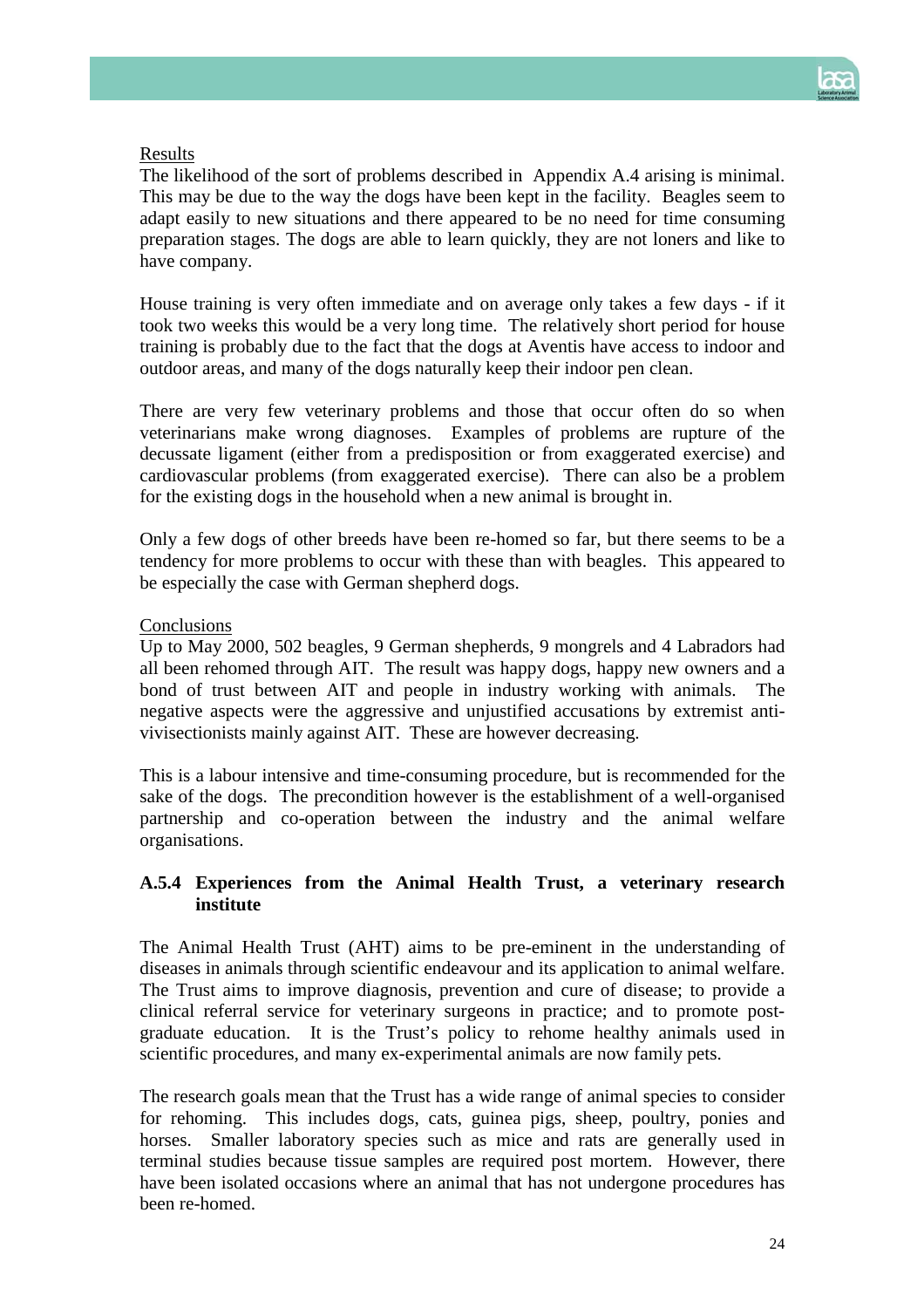

Home Office permission for rehoming is built into the project licences. Animals that are suitable for rehoming will be released from the study as soon as the final procedure has been completed. They can then be viewed for rehoming and discharged. Arrangements can be made to obtain Home Office authority for rehoming animals for which there is no specific authority on the project licence for discharge as a companion animal. Once this authority has been received from the Home Office a suitable home will be sought.

The NACWO will find a suitable home for a discharged animal amongst staff and their family and friends. This enables a direct link to be maintained with the homed animal and to have a member of staff indirectly responsible for their welfare. The new owner will be asked to read and sign an agreement, which stipulates conditions of homing and disclaims the Trust from future veterinary care of the animal.

All animals that are rehomed receive a full veterinary health inspection carried out by the NVS or their Deputy prior to rehoming. All vaccination, worming and clinical health details are recorded on this certificate. All animals have microchip identification. The Certificate of Health, signed by the Veterinary Surgeon, is given to the candidate owners who are asked to sign an agreement to the details concerning the animals' health. All candidates are strongly advised to insure their new pet.

## Problems

There is a possibility of veterinary problems, which arise after an animal has been rehomed being brought to the AHT without referral. There has been one incidence of a poor home being found despite thorough vetting of the candidate. The animal was returned to the Trust for a short while before a replacement home was found. (Homers are always urged to return an animal if any problems arise they cannot deal with.) The number of animals to home may exceed the homes available. In such cases the animals are kept at the Trust until a home is found.

## Benefits

The Trust finds that rehoming animals is very beneficial for staff morale - those staff responsible for the animals' care feel strongly about their role in their animals' welfare. Rehoming is the ideal route for animals that have completed a study with no adverse reactions. It has obvious benefits to animals, humans and research.

## **A. 6 Meeting Conclusion**

The meeting concluded with general agreement that it would be useful for LASA to set up a working group to progress rehoming issues and this was established in the early part of 2001.